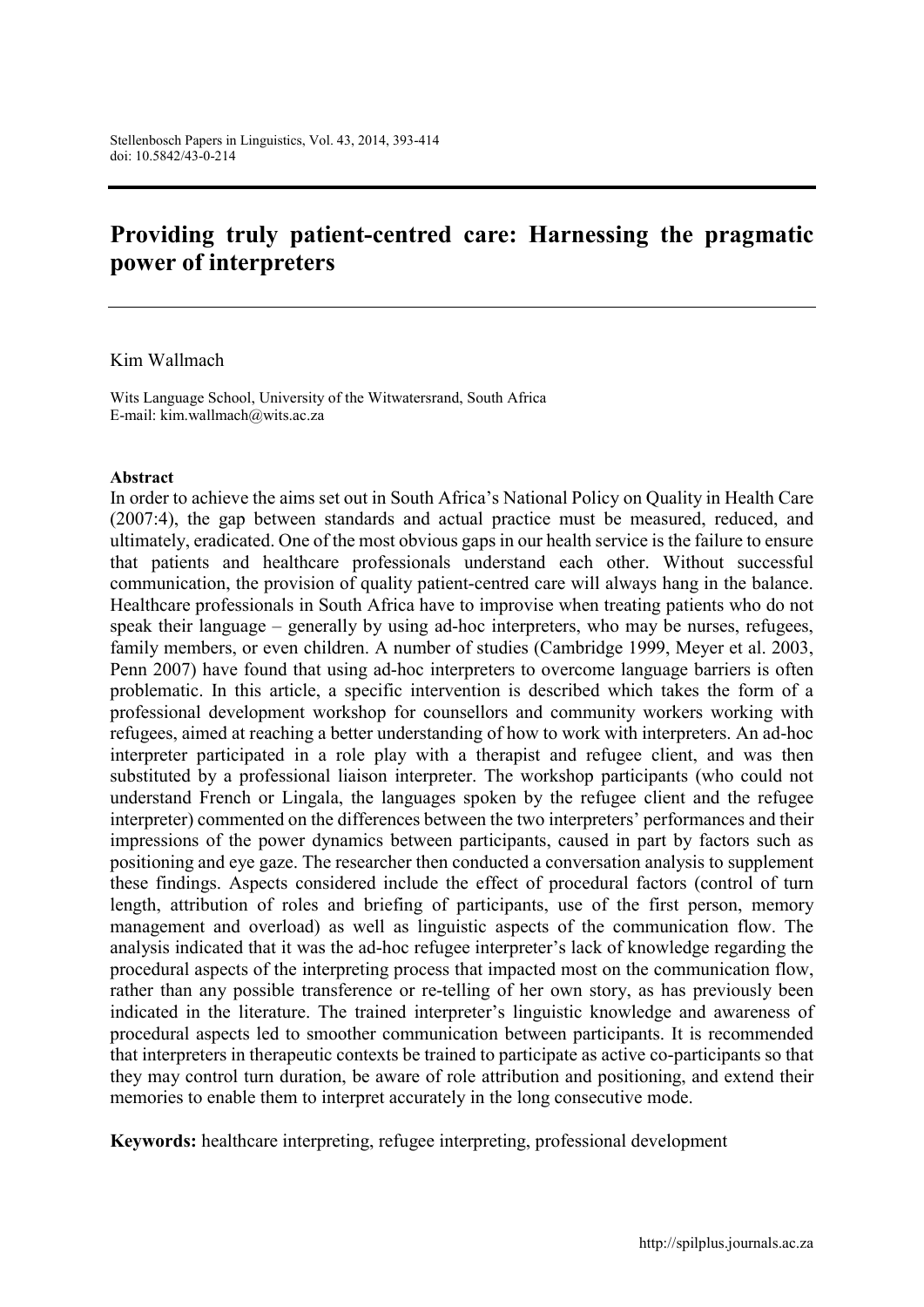## **1. Introduction: How do we achieve quality patient-centred care in South Africa?**

The National Policy on Quality in Health Care (2007:4) sets out the main objectives of Government to assure quality in healthcare in South Africa's public and private sectors. The national aims for improvement include, but are not limited to:

- Addressing access to health care;
- Increasing patients' participation and the dignity afforded to them;
- Reducing underlying causes of illness, injury, and disability through preventive and health promotion activities;
- Ensuring the appropriate use of health care services, and
- Reducing health care errors (adverse events).

In order to achieve these aims, it is important to measure the gap between standards and actual practice, and work out ways to close the gap. One of the most obvious gaps in South Africa's health service, which underlies all of the healthcare objectives mentioned in the policy, is the failure to ensure that patients and healthcare professionals understand each other. Without successful communication, none of the goals mentioned above can be achieved, and the provision of quality patient-centred care will always hang in the balance. Despite its obvious importance as a medium of communication, interpreting between languages is not explicitly mentioned in any healthcare policy in South Africa to date, a clear oversight given the fact that lack of access to quality healthcare as a result of language and cultural barriers is a problem that countless South Africans face (Anthonissen 2010, Deumert 2010, Pfaff and Couper 2009). In the absence of an official public service interpreting agency which could source trained interpreters, medical professionals in South Africa have to improvise when treating patients who do not speak their language – generally by using ad-hoc interpreters, who may be nurses, family members, or even children.

A number of studies undertaken both in South Africa and internationally (Cambridge 1999, Meyer et al. 2003, Penn 2007) have found that using ad-hoc interpreters to overcome language barriers in healthcare is often problematic. Relatives of patients acting as interpreters have an obvious difficulty in remaining impartial, possess little to no medical knowledge and often an insufficient command of English, whereas using nurses as ad-hoc interpreters adds to the workload of already overburdened nursing staff, who have also not been screened for language proficiency or trained as interpreters. However, most studies on the topic seem content to document the rather unsatisfactory situation confronting healthcare professionals using ad-hoc interpreters, rather than trying to find solutions to improve the situation. The same applies to mental healthcare contexts. The fact that most therapists are forced to "make do" when an interpreter is needed (Holland and Penn 1995, Friedland and Penn 2003) is simply accepted, and the problems accompanying the "ad-hoc approach" (Roberts 1997) are merely described and documented.

This article is part of a larger research project at the University of the Witwatersrand, entitled the Language in the Caring Professions Project, which aims firstly at evaluating language practices within the caring professions in selected public/private hospitals in Johannesburg, and secondly at advocating for structured change in language practices through awareness-raising and training of healthcare professionals in the optimal use of language practitioners, as well as the use of trained interpreters or translators, where practically possible. Accordingly, this study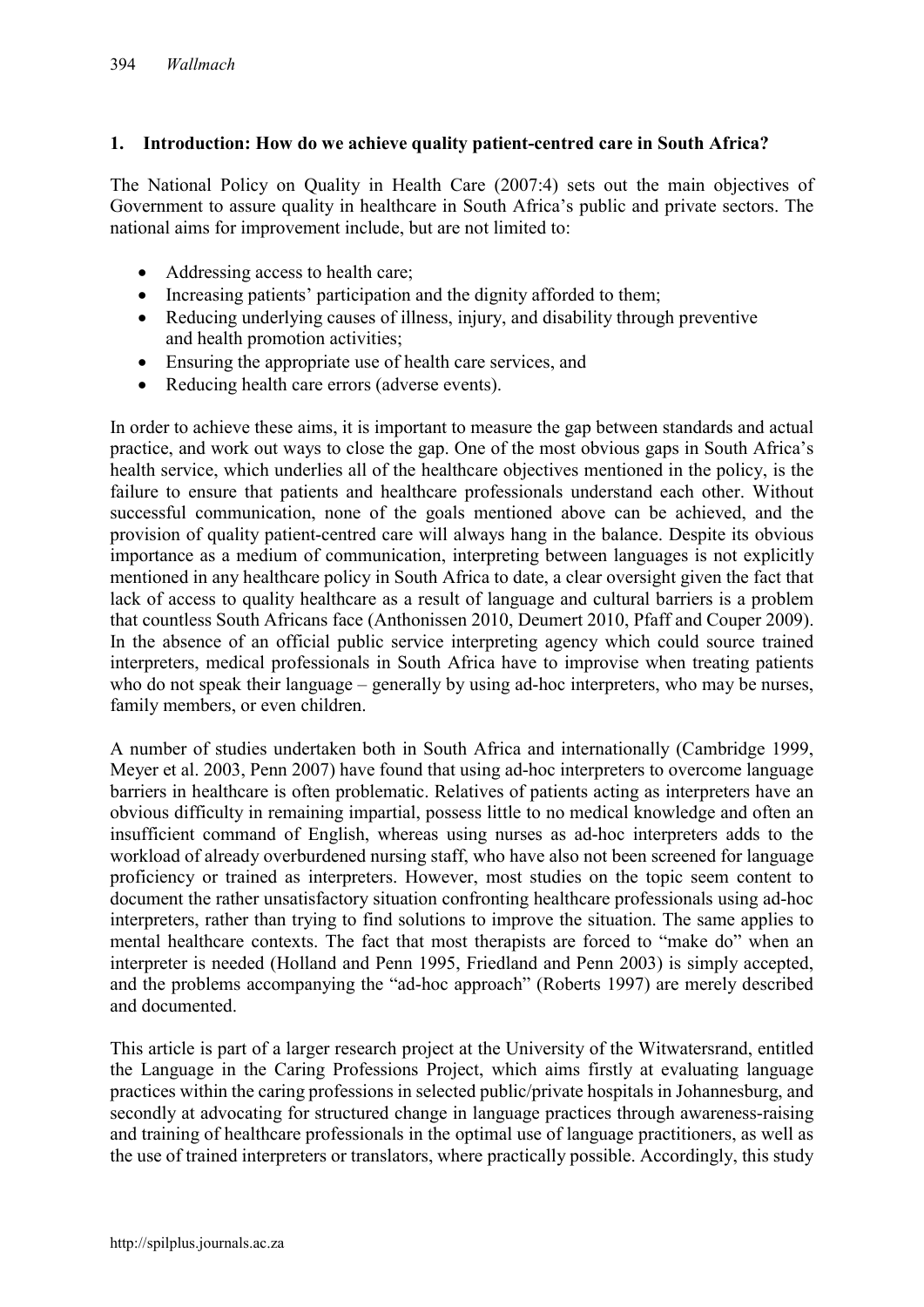explores one specific type of intervention – the use of professional development workshops for therapists and community workers, aimed at reaching a better understanding of how to work with interpreters successfully and maximise patient satisfaction. Ad-hoc interpreters participated in role play with a healthcare professional, and were then substituted by a professional liaison interpreter. The workshop participants then analysed the differences between the two interpreters, and gave their impressions of the role attribution by participants, the effect of interpreter alterations of the pragmatic meaning of utterances, procedural factors and power dynamics.

## **2. Liaison interpreting in mental health contexts**

Mental health is still the Cinderella of healthcare in South Africa. Three quarters of the people in South Africa who suffer from a mental health disorder are not getting the care they need. (Kahn 2013). According to a Department of Health briefing of Parliament in June 2013, the public sector faces a severe shortage of psychiatrists and psychologists:

Only 14% of the 2,692 clinical psychologists registered with the Health Professions Council of SA are working in the public sector — just 0.32 psychologists per 100,000 of the population and 0.28 psychiatrists per 100,000. (Kahn 2013)

Added to this is the language barrier, which is a very real issue (Drennan 1998, 1999; Mouyis n.d.). Overburdened therapists must counsel their clients with the aid of an interpreter who is generally not trained. Effective therapy using an interpreter depends on a number of factors, not least of which is the training or experience the interpreter has in the interpreting process. One of the common misconceptions is the idea that if someone "knows how to speak" a language, they will be able to interpret. This is not necessarily the case. The interpreter needs to be trained to interpret in order to avoid the tendency to "filter" information. For instance, Marcos (1979) discusses three major sources of distortion which can cause clinically significant "filtering": deficient linguistic or interpreting skills, lack of knowledge and sophistication in mental health, and interpreter attitudes toward either the client or the clinicians.

Assuming the interpreter is qualified to work in a clinical setting, a second, vital factor which contributes to the success or otherwise of the interpreted counselling process is the therapists' knowledge of how to work with an interpreter. The addition of an interpreter into the traditionally dyadic therapeutic relationship between therapist and client is known to alter the process of psychotherapy (Miller et al. 2001:5) The process is very different when working via a third person than when working one-on-one with the client, and the therapist must recognise these differences and be willing to make adjustments for them. As Hamerdinger and Karlin (2003:2) put it:

When the skilled clinician is teamed with a highly qualified interpreter, both professionals will be constantly monitoring each other for [...] shading and skewing of the message. The difficulty lies when the therapist is not experienced in using interpreters and not aware of the effects of the interpreter on the therapeutic relationship. Considerations of alliances become critical. Is the client allied with the therapist or the interpreter? More importantly, is the interpreter allied with the therapist or the client? Do both the client and the therapist trust the interpreter and the interpretation? Being unprepared to deal with these dynamics will make the work less effective.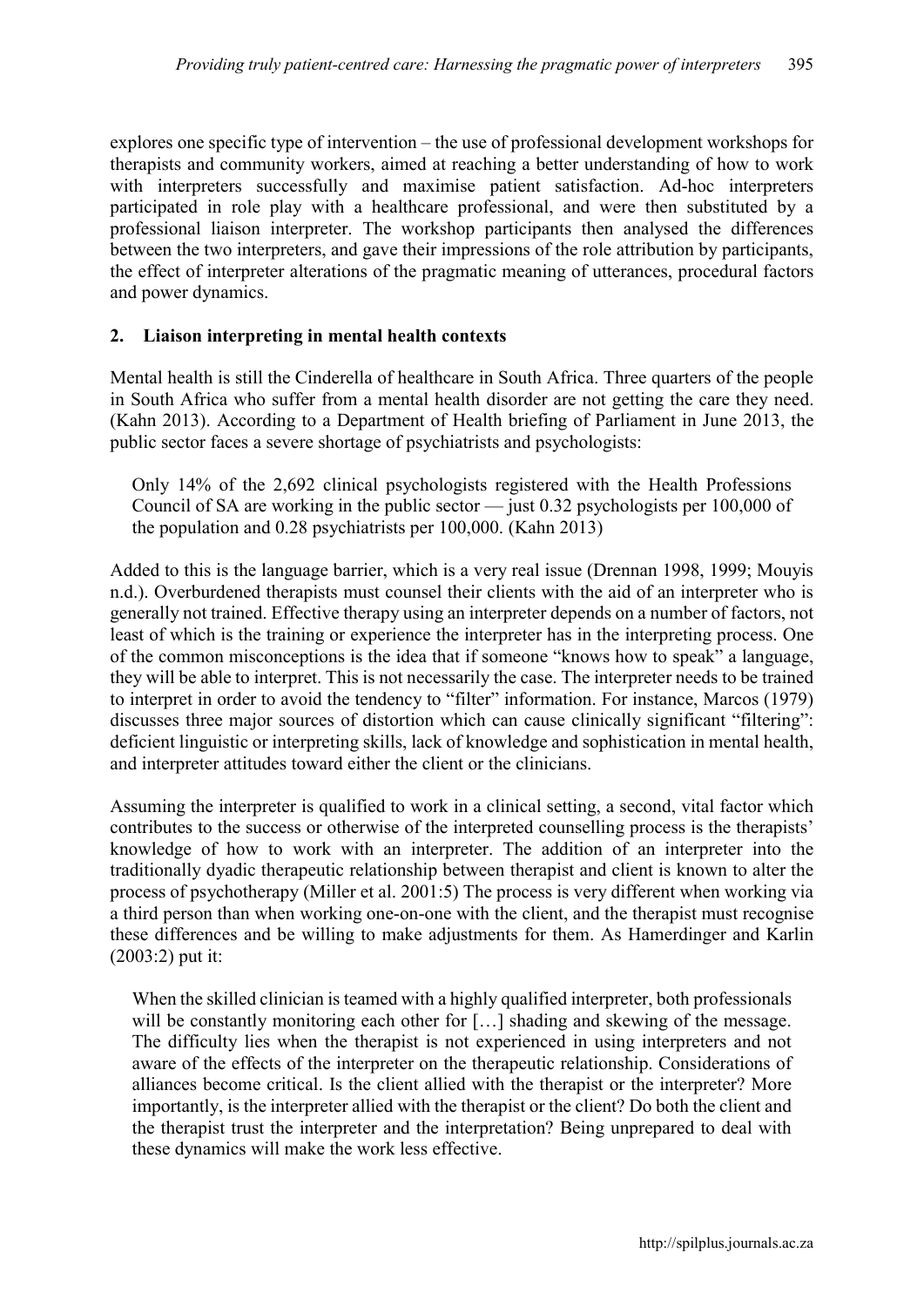There are several schools of thought as regards the appropriate role of interpreters in mental health sessions (cf. also Pöchhacker 2006). Several authors believe that interpreters should be seen as *co-therapists*, and should therefore be trained in social work, psychotherapy and psychiatry (Westermeyer 1990, Hatton 1992, Pentz-Moller and Hermansen 1991). Mudarikiri (2003, in Bot 2005:13) argues that interpreters should be seen as "bilingual health workers or social care professionals in their own right […] with whom one can, together with the patient, jointly seek out culturally appropriate solutions to the service-users' difficulties". Advocates of the interpreter-as-co-therapist model are also of the view that the interpreter should be informed in advance about the nature of the therapy, and that the consultation should be evaluated with the therapist after the session.

Others point out that an interpreter trained as a therapist might be less effective as a *translator*  (i.e. in transferring the message from one language to another) in that there may be a tendency to influence the process of counselling with the interpreter's own ideas about how the therapy should proceed. For this reason, several authors (Acosto and Cristo 1981 and Garcia-Peltoniemi and Egli 1988, both cited in Bot 2005:13) emphasise that the interpreter must distance him- /herself from the therapeutic process and limit him-/herself to representing what is said as accurately as possible.

A third position (to which I subscribe) is that interpreters should be seen as active coparticipants in an interaction (cf. Roy 2000), and acknowledge their influence on that interaction. Interpreters are not neutral, and cannot be seen as mere conduits or language channels, and thus the interpreter-as-translator model cannot hold water. As previous research shows (Wallmach 2008), it is extremely dangerous to allow even trained interpreters to interpret in a therapeutic context without any knowledge of the therapeutic process. Nevertheless, in my view, the interpreter-as-co-therapist model is not tenable either, since the exigencies of the interpreting process are such that an interpreter has enough to concentrate on in managing their role effectively and facilitating the communication accurately from one language to another without having to worry about directing the counselling process in addition to this. I therefore concur with Bot (2005:18) that the model of "interpreter-as-active-translator/co-participant" is the most suitable one: it does not lead to the role confusion of the co-therapist model, while it recognises the presence of the interpreter. It should be stressed that there is an important distinction between viewing the interpreter as co-therapist and as co-participant. Health professionals might reject the conduit model as de-humanising and, in wishing to acknowledge the influence of the interpreter as a professional, turn to the label of "co-therapist", whereas in fact it is sufficient to recognise interpreting itself as a profession, and the interpreter as an active representative of that profession.

# **3. Interpreting for refugees in mental health contexts**

A survey conducted in 2003 by the Community Agency for Social Enquiry (CASE) (Belvedere et al. 2003, in Higson-Smith et al. 2006) on refugees and asylum seekers in South Africa included approximately 1,500 refugees and asylum seekers living in the cities of Johannesburg, Pretoria, Cape Town and Durban. Refugees participating in this study originated from Angola, the Democratic Republic of the Congo, Somalia, Burundi, Congo-Brazzaville, Ethiopia, Rwanda, Uganda, Cameroon, Sierra Leone and Sudan. Approximately 60% of the participants in this study were asylum seekers, and over half the total sample had waited more than four years for their status to be determined. The average age of the asylum seekers was 31 years and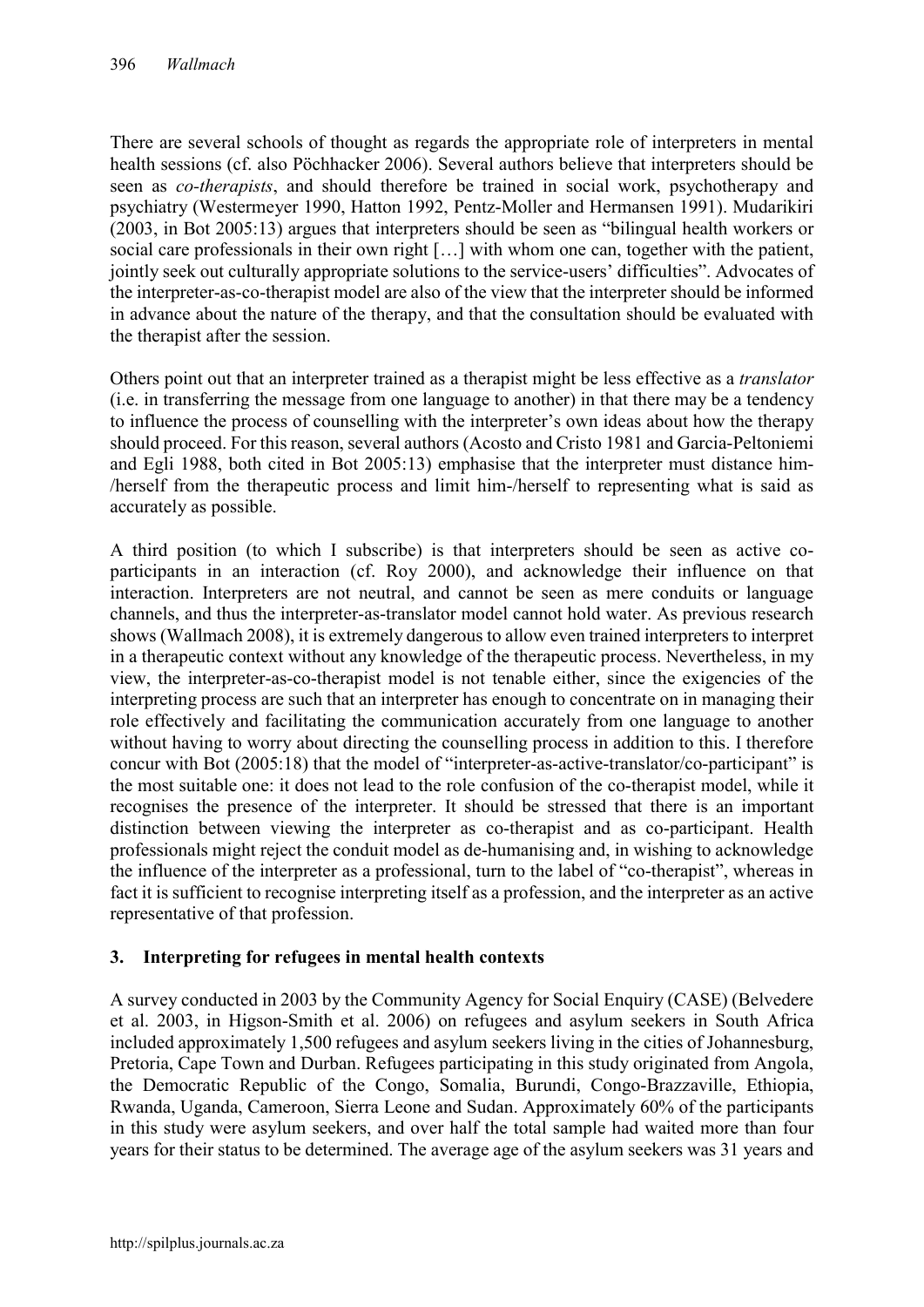approximately half were married. The median income of this group was R650-00 per month. While this study was not focused specifically on services to asylum seekers and refugees, it was noted that 60% of the sample had tried to make use of emergency healthcare while in South Africa. Of those who had tried, 17% reported having been denied care. One can only imagine the mental situation of at-risk minorities such as refugees and asylum seekers, whose very existence and livelihood is threatened.

While interpreting within the mental health setting has been the focus of considerable clinical discussion, there is little research available on the use of interpreters with refugee clients, particularly in the South African context. Given the general shortage of therapists, it is hardly surprising that counselling for refugees in South Africa also suffers from a lack of capacity. In addition, given the language barrier, the unfortunate situation is that overburdened therapists most often counsel their clients with the aid of an interpreter who is generally not trained, and is often a refugee. Miller et al. (2001:6) emphasise that psychotherapy with political refugees differs from psychotherapy with other clients who might require an interpreter, and the problem is compounded if the interpreter is also a refugee. For instance, refugees have often been exposed to extreme violence, deprivation and persistent psychological trauma, and may subsequently develop post-traumatic stress disorder (Weiten 1995). They have also experienced multiple losses – from social networks to personal possessions – and are displaced from a familiar environment that supports their role and place in society and thus their ability to function within that society (Miller et al. 2002). The stories of trauma, separation and loss are likely to make the therapeutic process emotionally intense, especially for the interpreter, who may have undergone similar experiences in the past. Figley (1995:xiv) uses the term "compassion stress" to describe how professional caregivers, therapists in particular, experience "the natural behaviours and emotions that arise from knowing about a traumatizing event experienced by a significant other – the stress resulting from helping or wanting to help a traumatised person". Not only do interpreters "know about" events, they are responsible for conveying the emotional content and effect of any narrative, often through the use of the first person, which could potentially increase the likelihood of compassion stress. Interpreting involving work in highly sensitive and emotive situations, directly witnessing traumatic events or interpreting the telling of traumatic events can certainly exponentially increase the stress experienced by an interpreter (Hetherington 2011). Interpreters are generally trained to think that they are neutral, whereas the opposite is very possibly true. In many liaison or community interpreting settings, particularly in the case of untrained interpreters, an alliance develops between the interpreter and the non-English-speaking person, since they share a common language and common community. According to Hamerdinger and Karlin (2003:5):

This skew is potentially dangerous in the mental health setting. Issues of co-dependency on the part of the interpreter, transference issues, counter transference, and borderline behaviour on the part of the client, can all subtly undermine the therapy. Because the therapist and the interpreter are working together towards a specific therapeutic goal, it is critical that the alliance be between the interpreter and the clinician. The consistent use of pre- and post-conferencing helps ensure this happens, and that it is therapeutically productive.

Despite the fact that ad-hoc interpretation in healthcare contexts has been shown to be problematic, the assumption seems to be that using ad-hoc interpreters is simply the norm, at least in South Africa. The fact that most therapists are forced to "make do" when an interpreter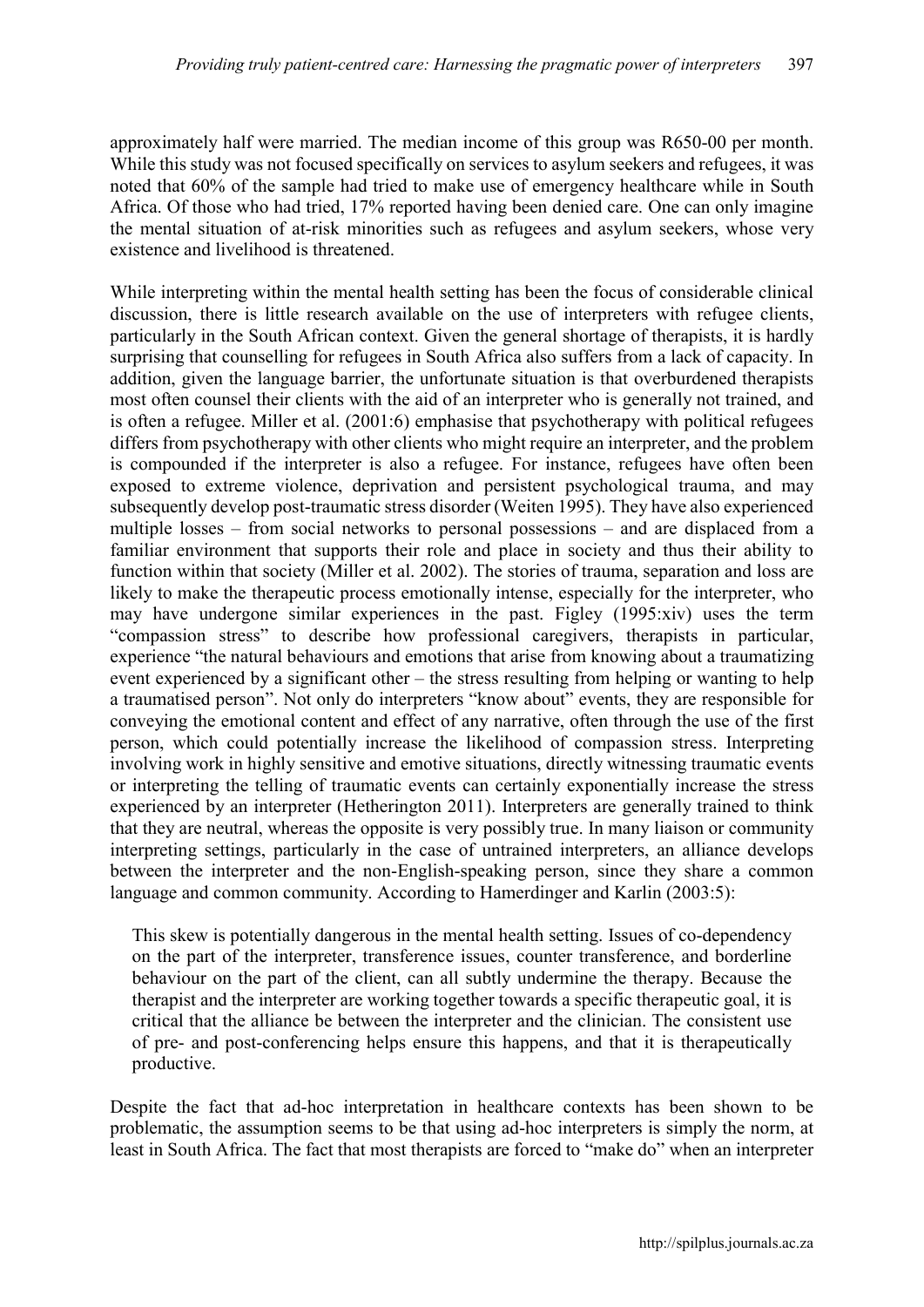is needed (Holland and Penn 1995, Friedland and Penn 2003) is simply accepted, and the problems accompanying the "ad-hoc approach" (Roberts 1997) are simply described and documented. However, our approach within this project was slightly different – to empower healthcare professionals through professional development workshops in order to achieve a clearer understanding of the skills involved in interpreting from a professional perspective, and to determine how a mediated interview using a professional interpreter might better achieve the aims of the professional than when using an ad-hoc interpreter.

## **3.1 Professional development workshop participants and objectives**

A workshop was organised at a trauma counselling centre in January 2013. This workshop was attended by three interpreter trainers and 22 counsellors/community workers, including two untrained refugee interpreters who spoke Lingala, French and English. None of the counsellors/ community workers spoke either French or Lingala. The instructors had no control over the number of participants per group, who were invited to attend by the counselling centre. The stated aim of the workshop was to exchange ideas on interpreting, which the participants had not reflected on previously. Some of the counsellors expressed a desire to learn to "navigate the spaces between counsellor and interpreter", to "learn something new that might help bridge the language barrier", to "know what is expected of an interpreter", and/or to see how to "work" with the interpreter as co-counsellor". The trainers' aim was to impart some knowledge of certain basic aspects of interpreting practice, such as the importance of an interpreting brief, the importance of impartiality as well as confidentiality and accuracy, and sharing techniques on how to make the communication flow more smoothly. Conversely, the trainers wished to learn from the professionals which particular context-specific skills an interpreter might need, and how standard interpreter training should be modified to accommodate the real-life practice of therapeutic contexts.

Two role plays were performed during the workshop in order for the workshop participants to compare the differences between a counselling session where an ad-hoc interpreter was used, and a counselling session where a professional interpreter was used. One of the ad-hoc interpreters (herself a refugee) was asked to participate in a counselling session role play with an English-speaking therapist and a Lingala/French-speaking refugee. A second role play was then conducted with the same therapist and refugee client, but using a professional French/English interpreter from Cameroon who had received more than a year's training in liaison and conference interpreting.

# **4. Methodology and analysis**

The analysis of the role plays was conducted in two parts. In the first part, the workshop participants (who could not understand French or Lingala) observed the two role plays and gave oral feedback, analysing the differences between the two interpreters, and giving their impressions of the role attribution by participants and the power dynamics caused in part by factors such as positioning and eye gaze. For the second part of the analysis, the researcher transcribed both role plays with the assistance of a French transcriber, and provided an indicative English gloss of the French sections. She then conducted a conversation analysis to supplement the findings of workshop participants in order to determine the effects of procedural factors (such as the control of turn length, conscious attribution of roles and briefing of participants, memory management and overload) as well as the effect of linguistic aspects on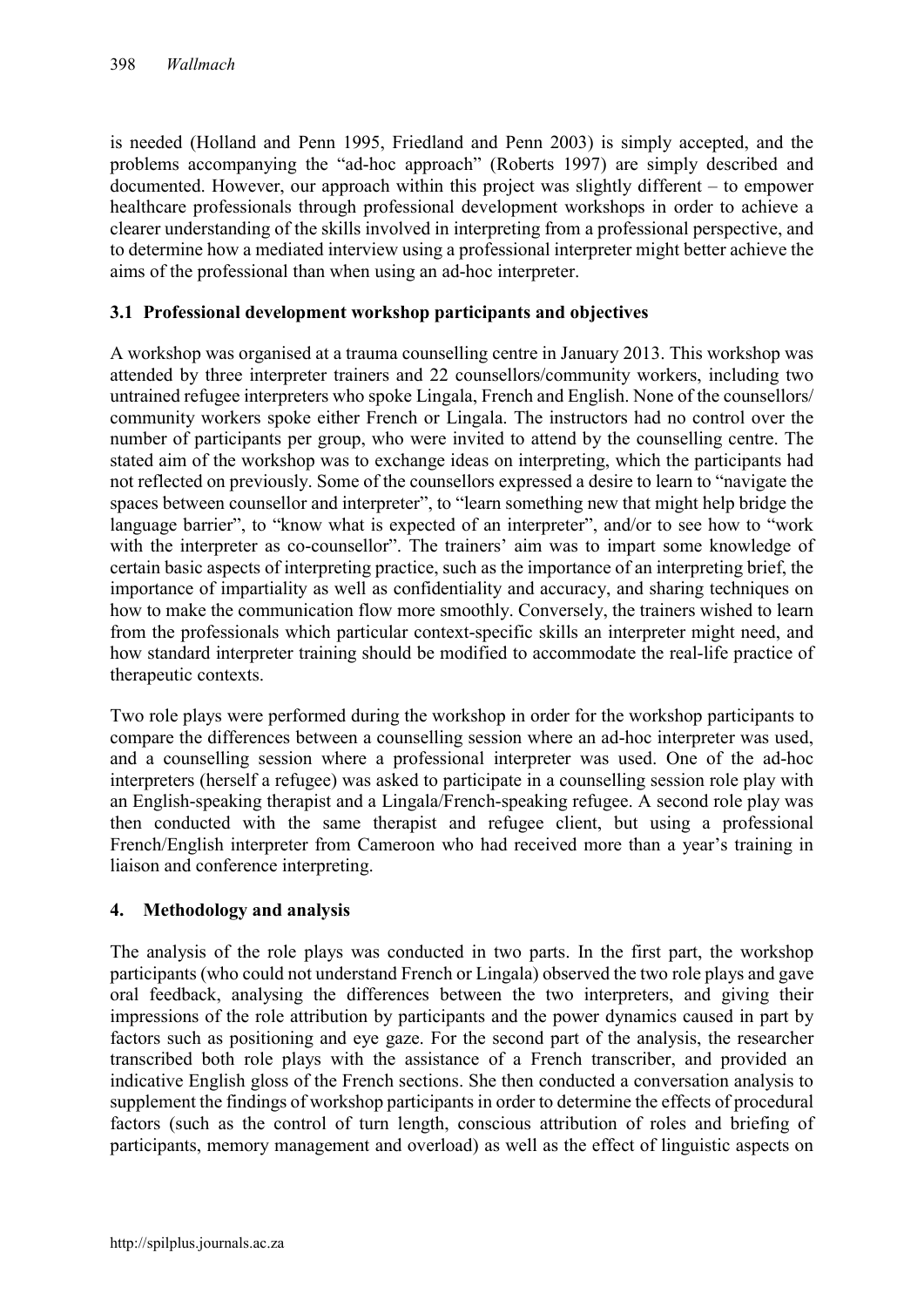the communication flow. Conversation Analysis (CA) was deemed to be a suitable approach to take to explore the dynamics of an interpreted therapeutic interview, since the approach focuses on naturally occurring data in order to describe the detailed and intricate analysis of turns, topics and patterns of interactive collaborative language (Friedland and Penn 2003:96). As Lesser and Perkins (1999:91) note, "[s]ocial interaction is seen as an operation achieved by its participants rather than something static arising from internalised rules, developed through socialisation".

In the therapeutic context, a key dimension is how to relate to the other's perspective. In order to deliver his or her professional view on the matter, the therapist must be able to create a rapport with the client in order to elicit the client's perspective and display understanding and sensitivity towards the client's concerns, while at the same time maintaining a professional distance from the client. A counselling session can therefore be characterised as "quasiconversational" institutional interaction – no formal turn-taking takes place, but turn design and lexical choices are important (Arminen 2005:85). Of course, these expectations must change the moment an interpreter has to mediate between the two parties, since a non-formal turntaking order is replaced by a rigid turn-taking order, with the interpreter taking every second turn at talk (Wallmach 2008). It has been shown that in ordinary interaction speakers instinctively know how to signal a turn, and that there are in fact few gaps between turns and very little overlapping speech (Jefferson 1992). However, in interpreted interaction with a trained interpreter, it is the interpreter and not the speaker(s) who manages the interaction, often signalling the end of a turn using a hand gesture (Wallmach 2008). An untrained interpreter may not be able to manage the turn length of the participants, which in turn could impact on his/her ability to remember long chunks of information contained in long turns.

Another important aspect of a therapeutic interview is the non-verbal interaction between participants. The requirement that both talk and physical action must be taken into account if we are to understand complex activity has come to be recognised by conversation analysts as well. For example, Schegloff (1987) speaks of "talk-in-interaction" and Moerman (1990, in Jordan and Henderson 1995:42) suggests that the distinction between verbal and non-verbal interaction is a total fallacy as "communication by means of pure language, without context, without body, without time, simply doesn't exist". For talk-driven interaction, the most relevant non-talk activities are gesturing and gazing, since both coordinate the talk (Jordan and Henderson 1995).

Thus, aspects such as positioning and eye gaze, role attribution and rapport between participants, turn length and turn control, and interpreting accuracy were key aspects of the analysis of the two role plays. I will begin by discussing positioning and eye gaze, since this is in fact the only aspect that was fully understood by the workshop participants, owing to the fact that they did not speak French. I will then discuss the commentary on the role plays by the workshop participants, followed by an exploration of role attribution and rapport between participants, turn length and turn control, and linguistic accuracy.

# **4.1 Positioning and eye gaze**

In commenting on the differences between the refugee interpreter role play (Role Play 1 in Figure 1) and the trained interpreter role play (Role Play 2 in Figure 1), the first important difference noted was that of positioning and eye gaze, indicated in Figure 1 below. The pointed end of the ellipse indicates the most common direction of eye gaze in each role play.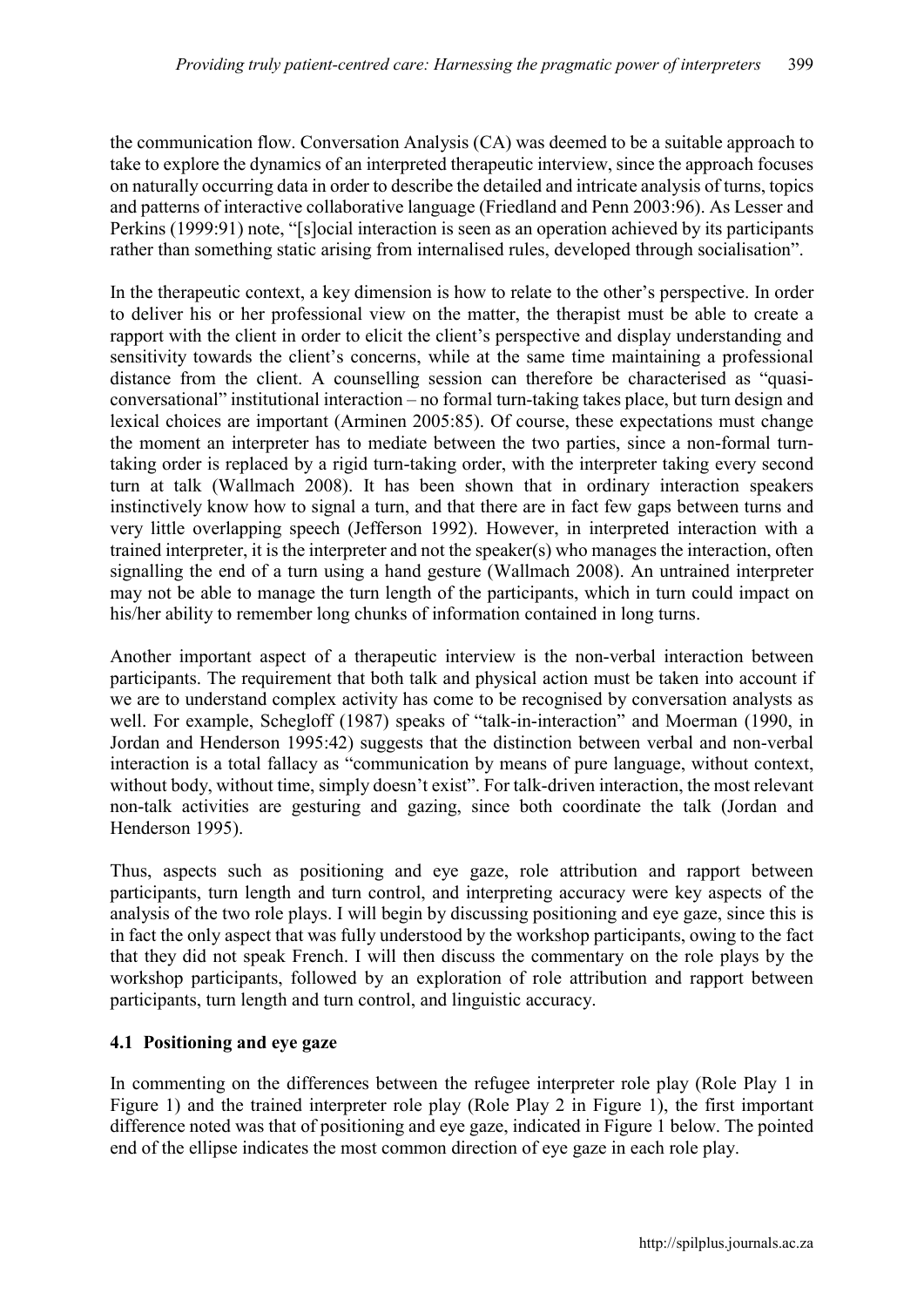

**Figure 1.** Differences in positioning and eye gaze

In Role Play 1, where the refugee interpreter and client were placed next to each other, facing the therapist/professional, the refugee interpreter's eye gaze was focused mainly on the client, thereby excluding the therapist to a large extent, whereas in Role Play 2, the trained interpreter positioned herself midway between the two parties, thus enabling the therapist and client to look directly at each other. Correct positioning is always difficult for the interpreter, and there is no single correct position. There are also pros and cons to every position. Haffner et al. (2003:4) point out that if the interpreter sits next to the client, the provider can see both the patient and interpreter, which means that the client is likely to speak directly to the provider. There is, however, the risk that an alliance may form between the client and the interpreter which might exclude the therapist:

[T]his arrangement may encourage a reticent patient to be more forthcoming because the interpreter's presence at the patient's side may be felt as supportive. The downside to this position is that the provider may tend to look at the interpreter instead of the patient. The patient may view the interpreter as an ally and might try to confide in the interpreter or seek the interpreter's advice. Patients may be more inclined to make side comments to the interpreter. In addition, some patients just do not speak to the provider and will actually turn around to talk to the interpreter at their side. (Haffner et al. 2003:4)

The advantage of sitting in the middle, between the provider and the client, is that the client and provider are more likely to see the interpreter as an unbiased participant (Haffner et al. 2003:4). In the second role play, the trained interpreter took notes to aid memory, often looking down at them. This, coupled with her positioning between the other two participants, arguably contributed to the perception that she was a more neutral co-participant, enabling the client and therapist to focus on each other and not the interpreter, and promoting direct communication between them.

In the next section, I discuss the comments made by the workshop participants in more detail.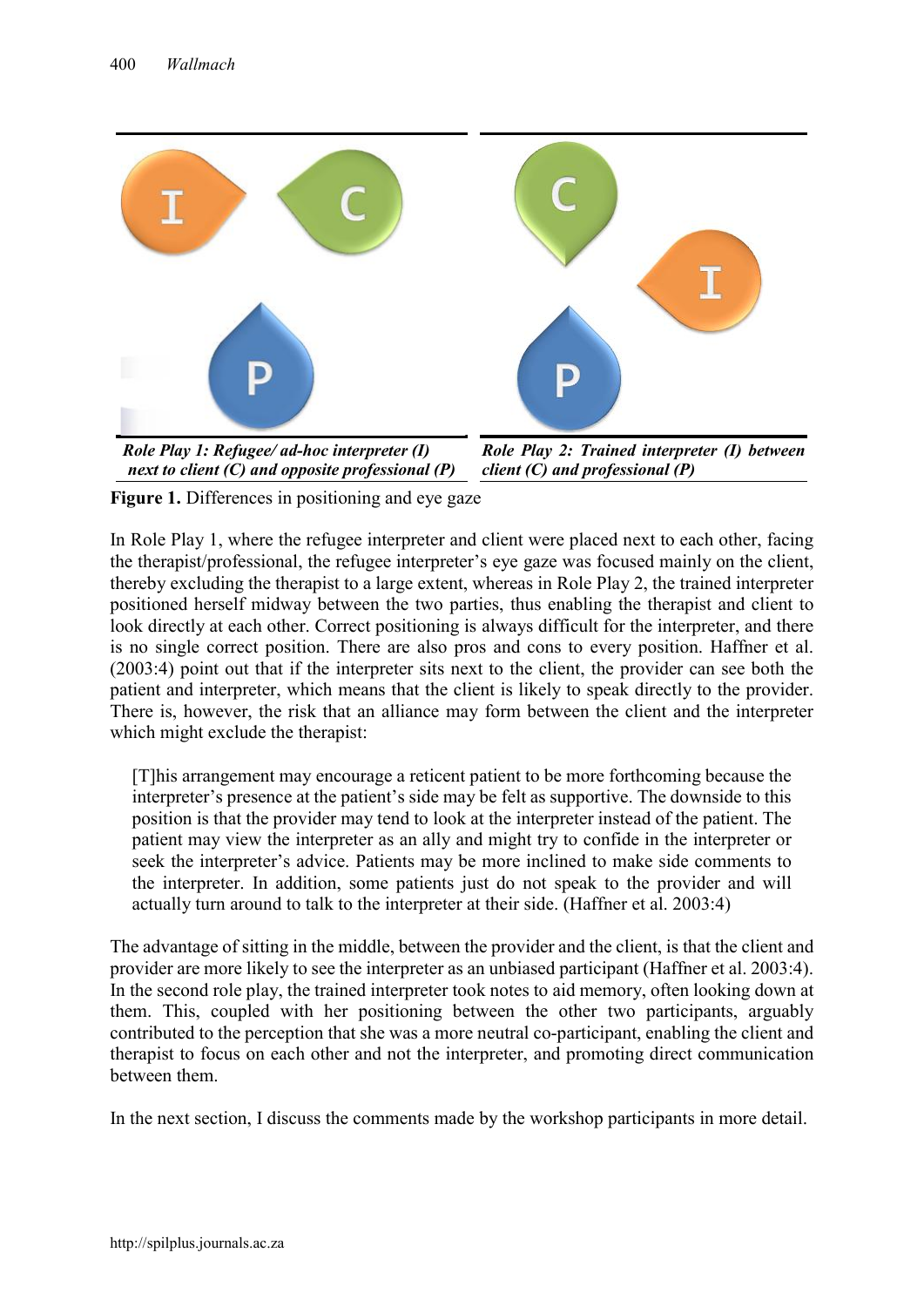## **4.2 Commentary by workshop participants on role play demonstrations**

The two role play demonstrations raised a number of issues in the minds of the workshop participants. A key question that arose was whether interpreters should efface themselves or act as "co-counsellors". The differing positioning and eye gaze in the two role plays provoked a great deal of discussion. The workshop participants discussed what effect this had on the communication process, including the question of whether the allegiance of the interpreter should be with the therapist or the client. They debated at length whether it was correct for interpreters to efface themselves, and some were of the view that the trained interpreter in the second role play was not engaging with the process. They felt that the refugee interpreter in the first role play had a greater rapport with the client than the trained interpreter did in the second role play. It should perhaps be pointed out here that the shared experience of the ad-hoc interpreter and refugee client, in terms of common language and common community, cannot in itself be considered to be therapeutic.

The participants, who were not in a position to analyse linguistic accuracy, also criticised the fact that the trained interpreter took notes during the role play, and felt that the different positioning plus the lessening of eye contact as the interpreter took her notes was "distancing", and meant that the interpreter was "not engaging, not able to co-counsel". They felt that her rendition was "too unemotional, did not reflect the emotions". Interestingly, the counsellor who participated in both role plays commented that she felt much more included in the process during the second role play with the trained interpreter. This was not surprising, since the fact that the trained interpreter effaced herself through positioning, eye gaze and note-taking meant that it was possible for a rapport to form between the refugee client and the therapist instead of between the client and the interpreter, as was the case in the first role play.

After watching the role play with the trained interpreter, the ad-hoc interpreter commented that she had not realised that the interpreter has to interpret everything and should not summarise ("It is important to interpret the thing that the client is saying."). She also commented on the trained interpreter's use of the first person. The other participants agreed that these aspects could be incorporated into an interpreted therapeutic interview.

All of the participants agreed that they had learned a number of things about the interpreting process as a result of the workshop, for example that "interpreting is complex, just speaking another language is not enough", that culture, emotion and power dynamics are important, and that a briefing beforehand might assist in managing the expectations of both parties. The participants agreed that they had been taking the interpreting process for granted, assuming that seamless communication was taking place without being aware of all the factors involved. They agreed that it was important to improve supervision and to include the interpreters in postsession briefings. Some mentioned that viewing the interpreters as co-counsellors might not be the only position to take, since an interpreter has a great deal to think about without trying to counsel as well.

In the next three sections, I discuss role allocation and attribution, turn length and turn control, and linguistic accuracy in more detail, after analysing the transcripts of the two role plays. My findings will then be correlated with the workshop commentary.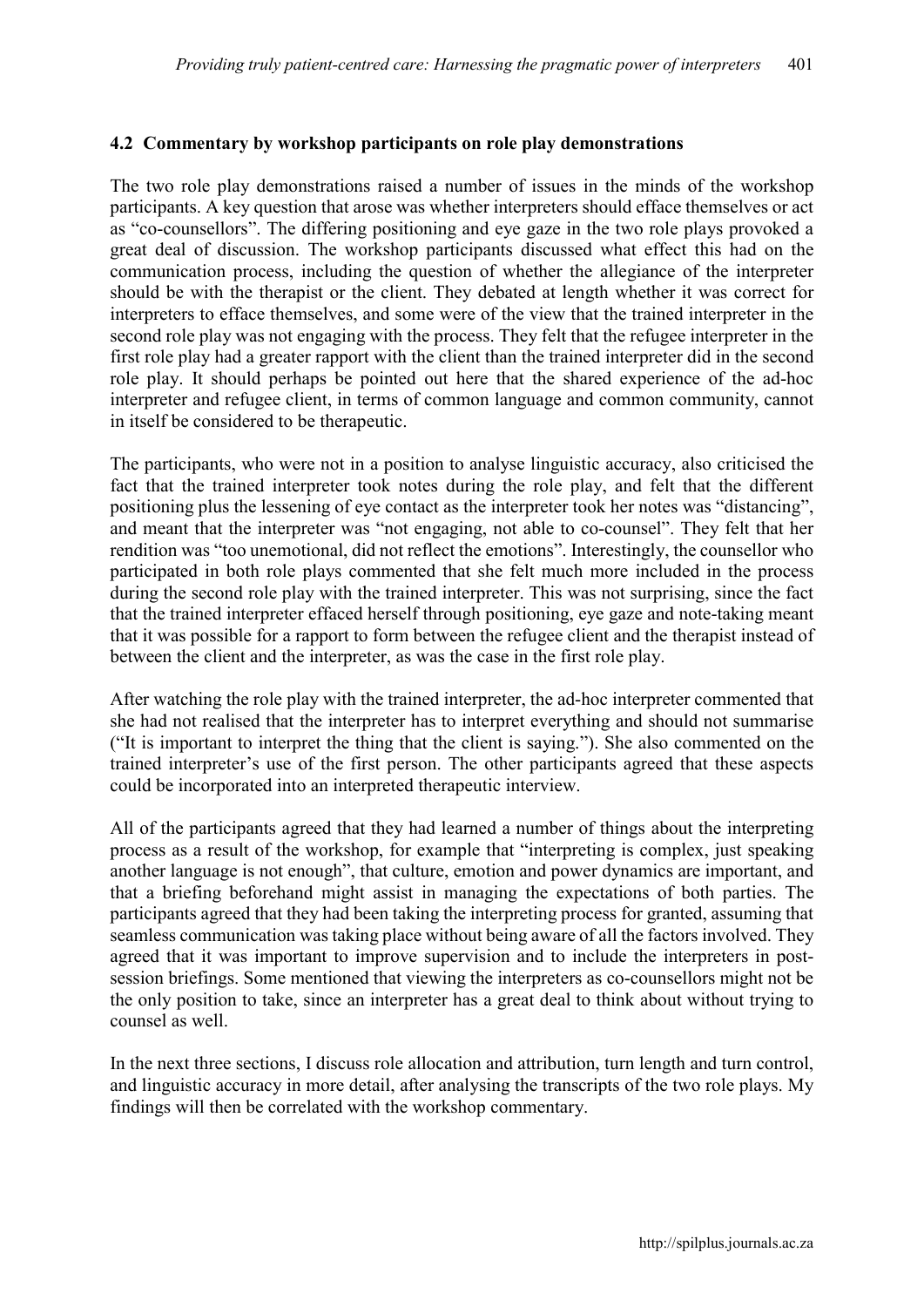## **4.3 Role allocation and attribution: Alliance and 'alienation'**

A second point of discussion during the workshop was the attribution of roles and the question of allegiance, and whether the trained interpreter was correct in her use of positioning and eye gaze (perceived as distancing by the participants), in contrast to the refugee ad-hoc interpreter, who they believed had a better rapport with the client. The opening sequence in the first role play with the ad-hoc interpreter proceeded as follows:

| <b>Time</b>             | Participant   | <b>Script</b>                                                                                                                                                                                                                                                         |  |
|-------------------------|---------------|-----------------------------------------------------------------------------------------------------------------------------------------------------------------------------------------------------------------------------------------------------------------------|--|
| 00:00:00<br>00:00:16    | Professional  | My name (gesture) is Susan <sup>1</sup> // I'm--I'm going to be your counsellor// and um //<br>I just want to say um uh / this is our first meeting so / I wonder how um / what<br>your needs are / and how we can help you / better um in counselling // (sits back) |  |
| 00:00:17                | Interpreter   | Jambo. (Lit. Hello)                                                                                                                                                                                                                                                   |  |
| 00:00:18                | <b>Client</b> | Jam'sana. (Lit. Good morning)                                                                                                                                                                                                                                         |  |
| $00:00:19-$<br>00:00:32 | Interpreter   | (Counsellor sits back) <sup>2</sup> Lit. My name is Camille // I am going to translate from<br>Lingala // I am going to interpret for her (gesture)                                                                                                                   |  |

**Figure 2.** Opening/lead-in by ad-hoc interpreter in first role play

The counsellor introduces herself to the refugee client and then sits back to wait for the interpretation. The ad-hoc interpreter, who is positioned next to the refugee, as explained earlier, turns to look at him, thus excluding the counsellor from the interaction, and greets him in Swahili. The client returns the greeting, and then the interpreter introduces herself in Lingala, giving her name and saying that she will be interpreting for "her" (the counsellor). The use of the third person to refer to the counsellor as well as the fact that the interpreter does not interpret what the counsellor says, but instead introduces herself and gives her name, has an alienating effect for the counsellor, who would naturally feel excluded from the interaction, and sits back because she does not understand the proceedings. At the same time, the ad-hoc interpreter has managed to create an alliance between herself and the client.

In contrast, as can be observed in Figure 3 below, the trained interpreter briefs both parties in both languages, explaining that she will interpret everything that is said, she will remain neutral and maintain confidentiality, and also that she will use a hand gesture to stop the speaker if too much information is given and she is in danger of forgetting the details of what has been said. The briefing statement has a procedural function  $-$  in speaking to both parties in turn and interpreting everything that she herself says, the interpreter is in fact demonstrating to both parties how she means to proceed. The briefing statement has the effect of explicit nonalignment with either party as well as making the role delineation clear. The interpreter also uses the first person when speaking as the client or the professional, which removes the distancing effect of the third person usage by the ad-hoc interpreter. This particular briefing statement is perhaps slightly longer than the norm, but the entire exchange takes only about a minute. The briefing statement is a standard way for trained liaison interpreters to brief both parties and try to avoid certain problems from occurring. Tebble (1999:84) terms this the "contract" – the stage at which the interpreter can provide his/her briefing statement explaining

1

 $<sup>1</sup>$  All names appearing in the transcripts have been anonymised to protect the identities of the participants in this</sup> study.

<sup>&</sup>lt;sup>2</sup> The Lingala portion was not transcribed here.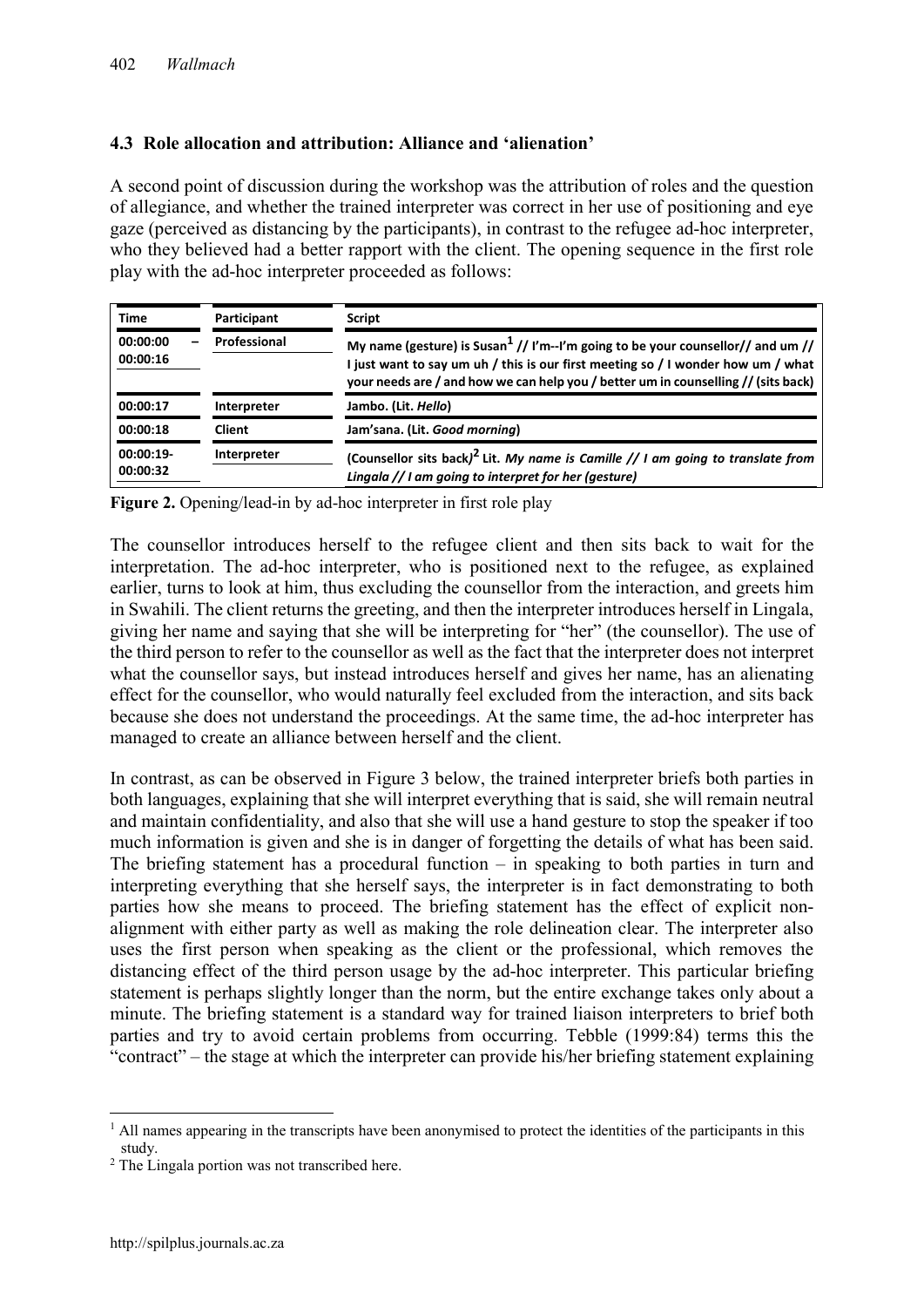his/her role. The interpreter may also choose to state his/her ethics of impartiality, and assure both parties of his/her intention to maintain accuracy and confidentiality (Tebble 1999:84).

| Time      | Participant        | <b>Script</b>                                                                                                                                                                                                                                                         |  |
|-----------|--------------------|-----------------------------------------------------------------------------------------------------------------------------------------------------------------------------------------------------------------------------------------------------------------------|--|
| 00:00:00  | Professional       | Bertrand um / uh we've got a new interpreter today and your name is Gwen //                                                                                                                                                                                           |  |
| 00:00:06  | <b>Interpreter</b> | Edith                                                                                                                                                                                                                                                                 |  |
|           | Professional       | Edith // Edith                                                                                                                                                                                                                                                        |  |
| 00:00:09- | Interpreter        | Euh  je--nous sommes très heureux--je suis très heureuse de--de vous voir<br>aujourd'hui / Nous avons une nouvelle interprète / et notre interprète / c'est--c'est                                                                                                    |  |
| 00:00:18  |                    | Edith                                                                                                                                                                                                                                                                 |  |
|           |                    | (Lit. Uh I--we are very happy--I am very happy to--to see you today / We have a new<br>interpreter / and our interpreter / it--it is Edith)                                                                                                                           |  |
| 00:00:19- | Client             | OK // Merci beaucoup (Lit. OK // Thank you very much)                                                                                                                                                                                                                 |  |
| 00:00:20  |                    |                                                                                                                                                                                                                                                                       |  |
| 00:00:21- | Interpreter        | Thank you very much // (French) before we start the session I would like to brief                                                                                                                                                                                     |  |
| 00:00:23  |                    | both of you                                                                                                                                                                                                                                                           |  |
| 00:00:24  | Professional       | (Interjects) yeah                                                                                                                                                                                                                                                     |  |
| 00:00:25- | Interpreter        | Avant qu'on ne commence cette session / j'aimerais vous dire comment est-ce que                                                                                                                                                                                       |  |
| 00:00:37  |                    | l'interprétation va se p--va se passer / et je vais commencer par la dame et ensuite je<br>vais vous dire ce que je viens de dire // donc je vais interpréter tout ce que vous aller<br>dire / je ne vais  (interruption)                                             |  |
|           |                    | (Lit. Before we commence this session / I would like to tell you how the interpretation                                                                                                                                                                               |  |
|           |                    | will--will take place / and I am going to start with the lady and then I will tell you<br>what I have just said // so I am going to interpret everything you are going to say / I<br>am not going to )                                                                |  |
| 00:00:38- | Interpreter        | (French)  I will interpret everything / everything that will be said / after listening I                                                                                                                                                                              |  |
| 00:01:00  |                    | am not going to leave out any information and uh also I will make a sign with my hand<br>if the information is too--too much so that you could just stop time for me to interpret<br>what is said and uh / yes so                                                     |  |
| 00:01:01- | Interpreter        | Je vais donc interpréter tout ce qui sera dit / avec beaucoup de précision / Cependant                                                                                                                                                                                |  |
| 00:01:17  |                    | si j'ai des problèmes si  euh  vous dites beaucoup de choses s'il y a trop                                                                                                                                                                                            |  |
|           |                    | d'informations je vais juste vous faire un signe de la main / pour que vous vous<br>arrêtiez un moment que je lui dise ce que vous venez de dire et ensuite on va<br>continuer / C'est bon ?                                                                          |  |
|           |                    | (Lit. I am therefore going to interpret everything that is said / with a lot of precision<br>/ however if I have problems if  uh  you say too many things if there is too much<br>information I will just make a gesture with my hand to you / so that you can stop a |  |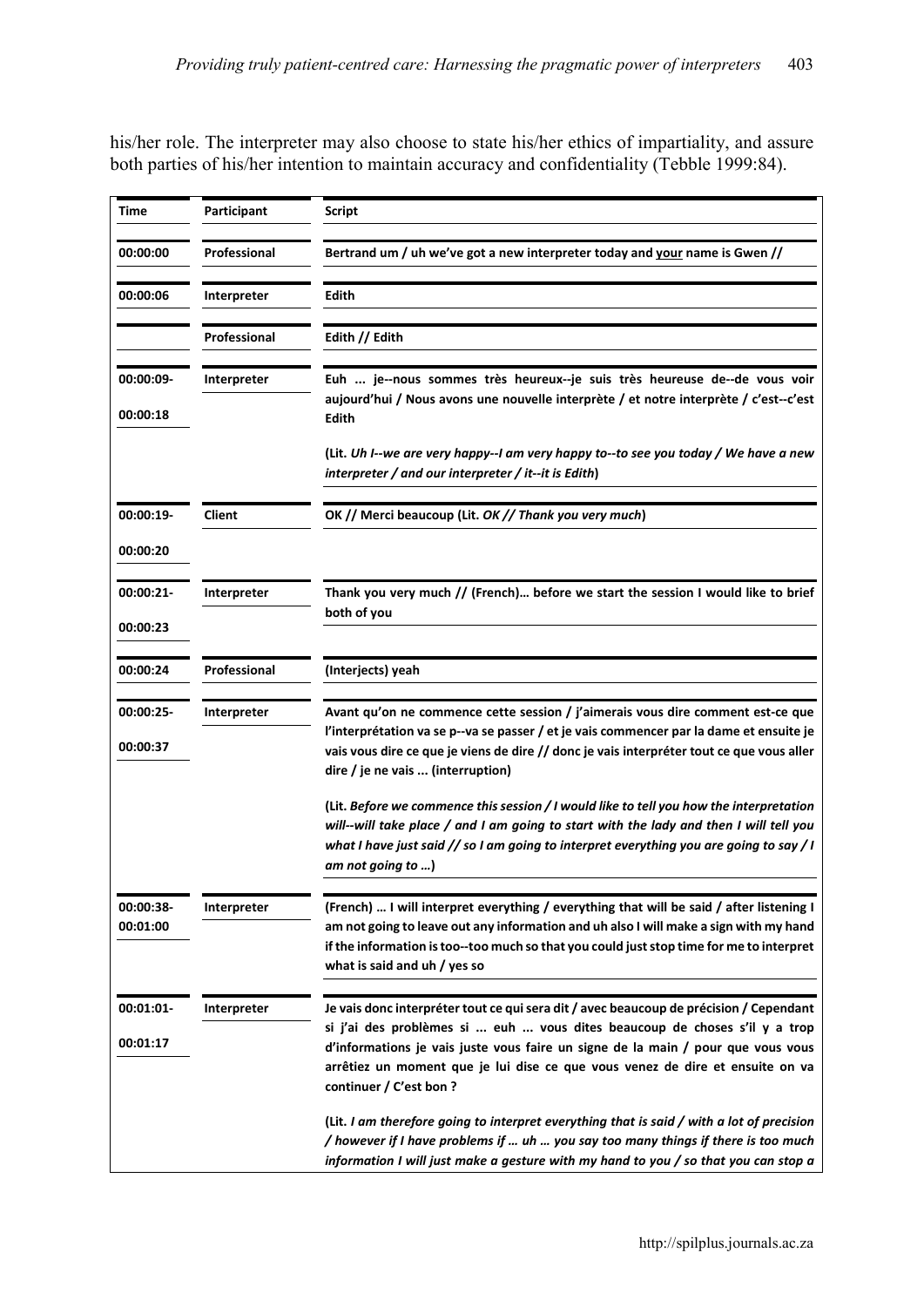|                         |               | moment and I can tell you what she has just said and then we will continue / Is that<br>all right?) |
|-------------------------|---------------|-----------------------------------------------------------------------------------------------------|
| $00:01:18-$<br>00:01:19 | <b>Client</b> | OK/ Merci (Lit. OK / Thank you)                                                                     |
| 00:01:20                | Interpreter   | Thank you                                                                                           |

**Figure 3.** Opening/lead-in including briefing statement by trained interpreter (second role play)

#### **4.4 Turn length and turn control**

Giving an explicit brief in which using a hand gesture to stop the speaker is mentioned is a very useful technique, since it makes it possible for the interpreter to control the turn length. In this way, she can ensure that no turn is too long for her to remember and then render it accurately in the other language. A cursory look at the turn length of the four turns which were longer than 10 seconds in duration (in Figure 4) demonstrates that the ad-hoc interpreter's turn is substantially shorter than the original turn in each case.

| (client)<br>Participant<br>turn<br>timings | Duration of original ST turn<br>(seconds) | Duration of interpreted turn<br>(seconds) | % of original length |
|--------------------------------------------|-------------------------------------------|-------------------------------------------|----------------------|
| 00:00:01-00:00:56                          | 55                                        | 32                                        | $32/55 = 58%$        |
| $00:01:33 - 00:02:18$                      | 45                                        | 28                                        | $28/45 = 62%$        |
| $00:03:06 - 00:03:56$                      | 50                                        | 15                                        | $15/50 = 30%$        |
| $00:04:22 - 00:05:11$                      | 51                                        | 23                                        | $23/51 = 45%$        |

**Figure 4.** Length of interpreted client turns as percentage of original turns (ad-hoc interpreter)

This would seem to indicate that the ad-hoc interpreter was unable to control the turn length of the participants, which resulted in a lack of accuracy as a result of memory overload. For an untrained interpreter, turns of 50 seconds or longer could be deemed too long. In contrast, the turns in the second role play were much shorter as the trained interpreter controlled the length of the turn with a hand gesture. The longest turn during the second role play was 22 seconds, which the trained interpreter rendered in 26 seconds. Of the three turns recorded that were longer than 10 seconds in duration, the interpreter either took slightly longer to render them than the original, or very slightly shorter (11 seconds as opposed to 13 seconds in the original) (see Figure 5).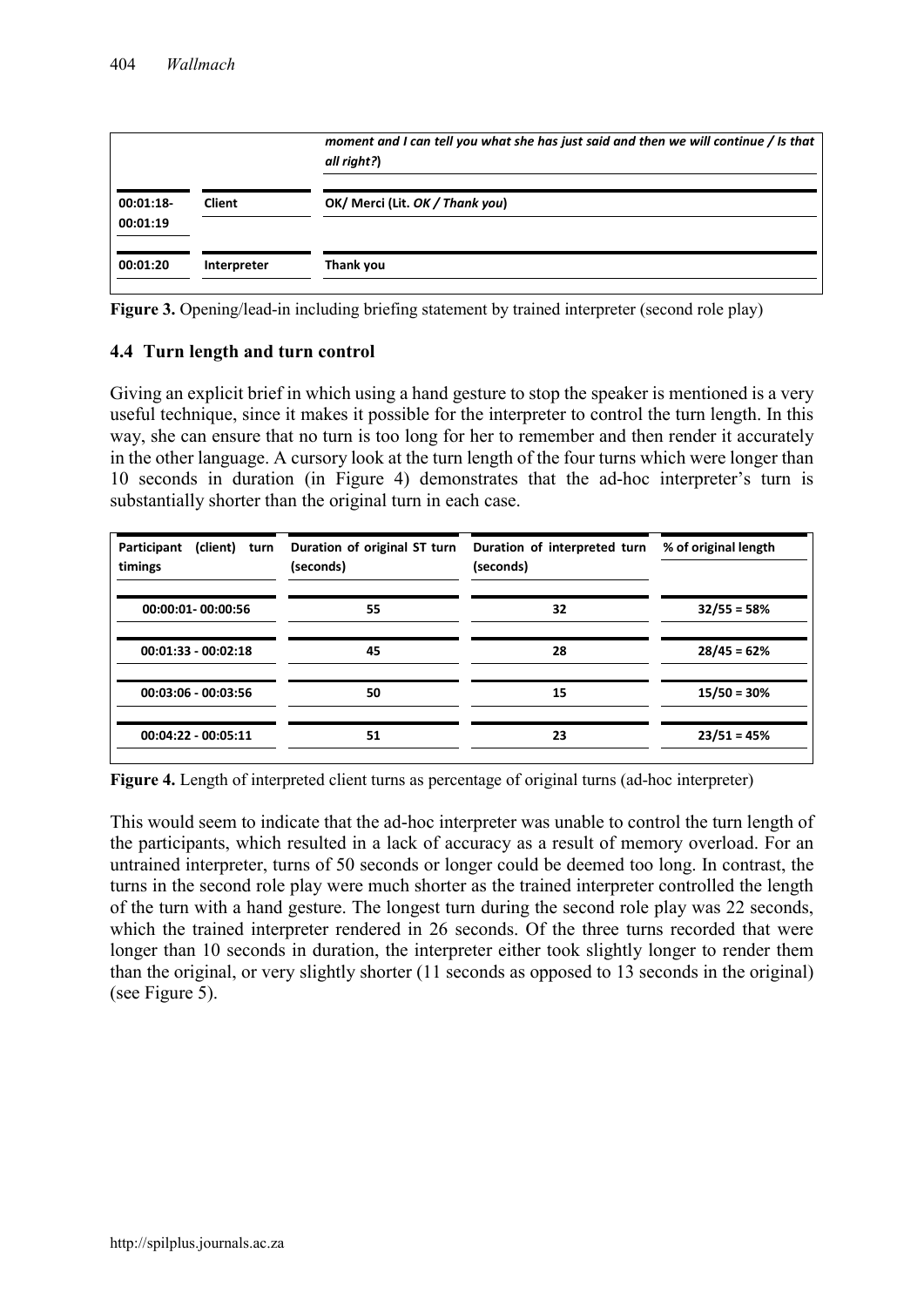| <b>Participant turn timings</b> | Duration of original ST turn<br>(seconds) | Duration of interpreted turn<br>(seconds) | % of original length |
|---------------------------------|-------------------------------------------|-------------------------------------------|----------------------|
| $00:01:20 - 00:01:32$ (P)       | 12                                        | 14                                        | $14/12 = 116%$       |
| $00:01:48 - 00:02:01$ (C)       | 13                                        | 11                                        | $11/13 = 85%$        |
| $00:02:14 - 00:02:36$ (P)       | 22                                        | 26                                        | $26/23 = 113%$       |

**Figure 5.** Length of interpreted turns as percentage of original turns (trained interpreter)

## **4.5 Linguistic accuracy**

An examination of the transcript of the first role play revealed that the ad-hoc interpreter made a number of grammatical errors in both English and French. This, coupled with some trouble in finding the correct term when interpreting (for instance, her inability to find the English term for *deporté* (lit. 'deported')) and her problems in remembering all the details and controlling the speaker, meant that the flow of communication was rather disjointed in parts. The ad-hoc interpreter also made use of explicitation or labelling in her interpretation of two consecutive turns, in other words, making general phrases or questions made by either the client or the counsellor more precise or explicit. For instance, the counsellor asks:

What um / I just want to get an idea of how that is making you feel today // what is going on for you at the moment //

The counsellor's question is general, aimed at eliciting more information, while obliquely referring to past trauma ("that"). However, the interpretation below by the ad-hoc interpreter makes specific mention of Lindela, a refugee camp, and a specific comparison between the refugee's current state of mind compared to his feelings when he was incarcerated at the refugee camp at Lindela, thus in effect changing the counsellor's line of questioning without the counsellor being aware of this. The ad-hoc interpreter also persists in the use of the third person (*c'est pourquoi elle demande* (lit 'that's why she is asking')), thus perpetuating the distancing effect between client and counsellor:

Yeah / c'est pourquoi elle demande qu'est-ce que vous sentez maintenant là quand vous êtes assis là-bas par rapport à tout ce qui s'était--qui s'était passé là-bas là où vous étiez à **Lindela**?

(Lit. *Yeah / that's why she is asking what you feel now there when you are sitting there compared to everything that happened over there where you were at Lindela?*)

The client then responds to the interpreter's more direct question, explaining his state of mind in a 50-second turn:

Hum c'est quoi // euh / jusqu'à présent euh / euh quand j'essaie un peu de--de penser ou bien de se souvenir de ce qui s'était passé // euh / ça me crée vraiment une colère très approfondie euh / je peux même dire que c'est--je me sens un peu dépressé // euh **/ je n'arrive quelquefois pas à dormir normalement** / euh / au milieu de la nuit quelquefois je / euh / ça fait une situation là où je--c'est comme si quelqu'un vient et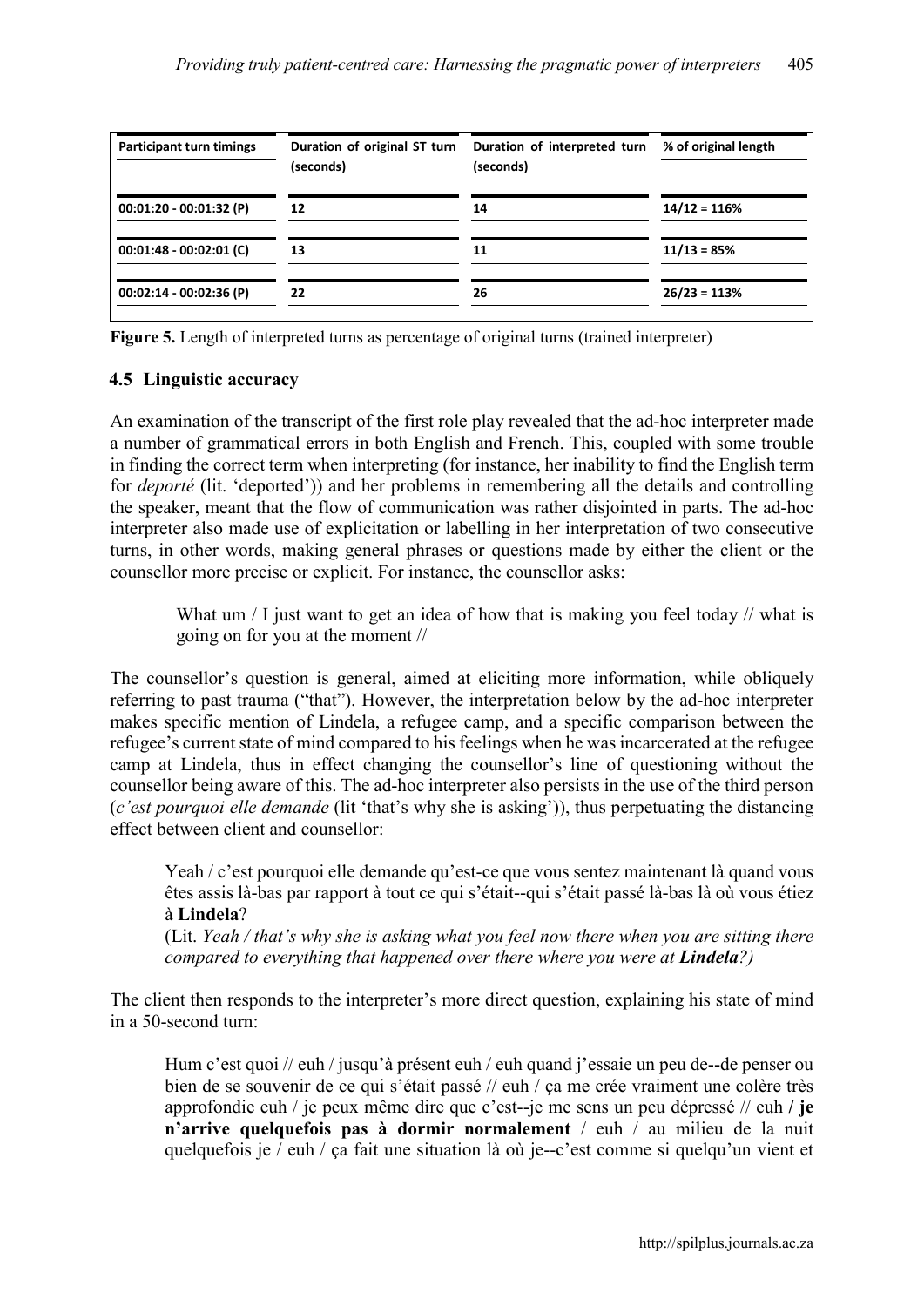me--ou bien quelquefois je--je rêve que il y a quelqu'un--il y a les gens qui me--qui me suivent il y a les gens qui veulent me tuer et--et soudainement je vais me réveiller // et vouloir courir ou bien essayer un peu de demander de l'aide / euh // ça--ça m'affecte vraiment //

(Lit. *Hmm it's what // uh / up to the present uh / uh when I try a bit to think or even to remember what happened // uh / I experience a really deep anger uh / I can even say that I feel it's--I feel a bit depressed // uh / sometimes I can't sleep normally / uh / in the middle of the night sometimes I / uh / it creates a situation there where I--it's as if someone comes and--or even sometimes I--I dream that there is someone--there are people who are--who are following me there are people who want to kill me and--and suddenly I will wake up // and want to run or try a bit to ask for help / uh // it really affects me //*)

The interpreter's turn (below) is only 15 seconds long, and summarises the client's emotions as "every night I've got nightmares":

Ja about that I can say **every night I've got nightmares** because I can't sleep where every time when I sleep I dream like these people are following me so I feel very depressed and deep anger about what happened //

By failing to interpret the client's exact line of thought into English and labelling the experience as "nightmares", the ad-hoc interpreter has effectively excluded the counsellor from the client's thought-processes, and any insight into the client's state of mind that might have been gained from a more accurate rendition is lost.

A similar situation occurs a second time (in Figure 6) when the client explains that when he sees how the Home Affairs officials in South Africa treat refugees as if they are animals (*comme si nous sommes des animaux*), he remembers what happened before and states that he wants to go there and do something, a type of revenge (*une sorte de vengeance*). Again, the interpreter's turn is much shorter, taking less than half the time of the original turn. Apart from omitting a number of details from the first part of the client's turn regarding the process of renewing his visa, as well as the comment about being treated like animals, she labels his feelings of vengeance as "xenophobia times". The interpreter has had to summarise, and labels the entire experience as "xenophobia times", relying on expected formulaic themes rather than the client's actual words. This could be as a result of memory loss, since the turn is too long for an interpreter who is not trained to use notes. Again, the counsellor has no access to the client's actual words, and therefore misses the important reference to wanting to take revenge of some sort. This causes the narrative to become disjointed, and the meaning is no longer coconstructed between client and counsellor.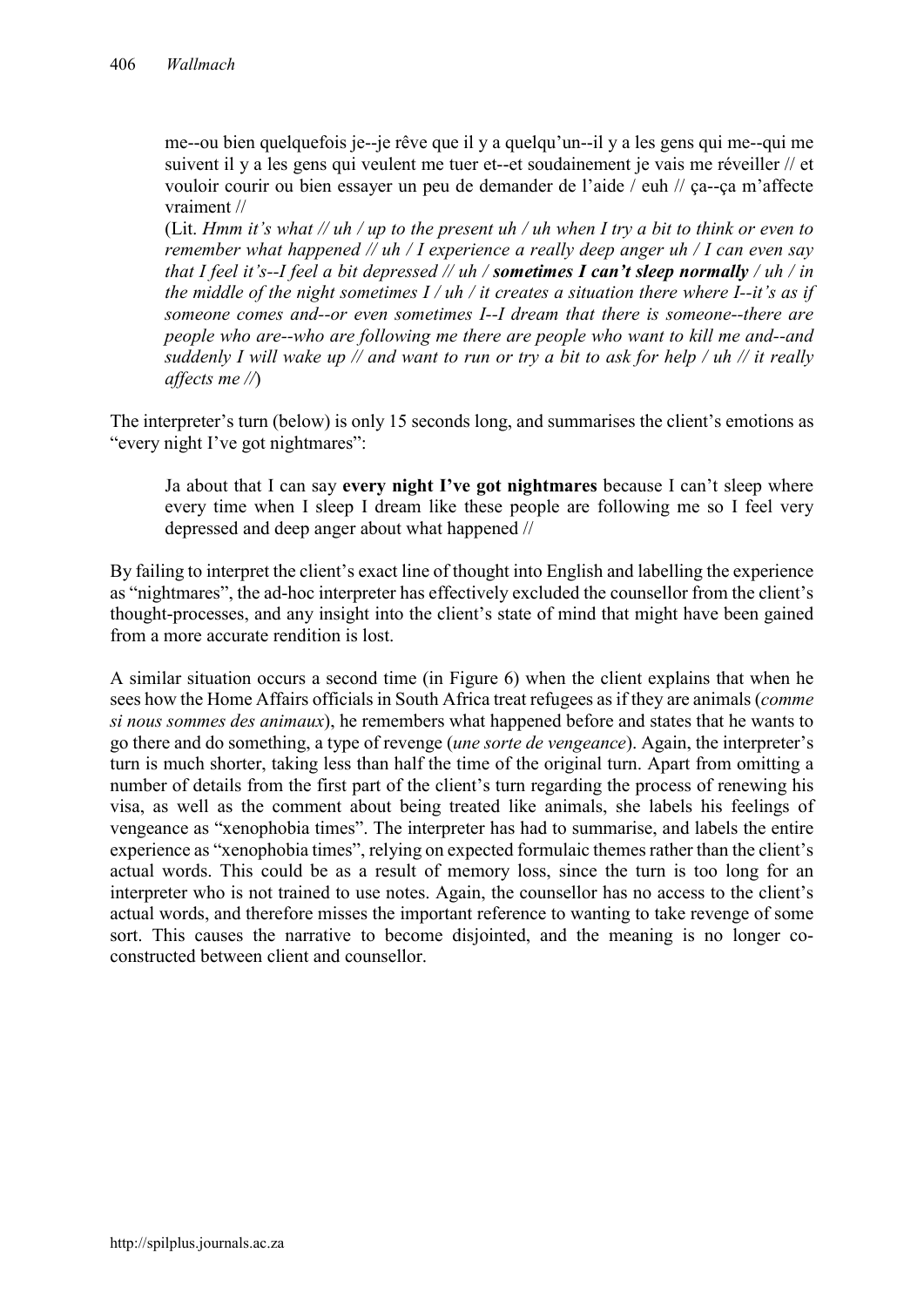| 00:04:22-<br>00:05:11<br>(51 sec)     | Euh / je crois que cette colère vraiment m'affecte / euh / et profondément parce que souvent<br>quand je pars euh / au ministère de l'Intérieur tu vois ici / euh / ils ont un système là où nous<br>devons euh / nous devons / euh nous devons renouveler nos--le visa surtout nous qui sommes<br>réfugiés // euh là aussi les--les--la manière dont on traite les gens c'est--c'est--c'est pas vraiment<br>normal c'est--c'est comme si euh nous sommes les animaux // euh quand--quand je vais là-bas<br>que je vois comment est-ce que les--les--les agents ou bien les officiers d'émigration traitent ça<br>me fait mal ça me fait-- ça me fait / euh / se souvenir de ce que j'ai--j'ai--j'ai connu // euh je--je<br>me sens toujours euh / agressif et je me sens toujours aller là-bas et faire quelque chose une<br>sorte de--de vengeance // |  |  |
|---------------------------------------|---------------------------------------------------------------------------------------------------------------------------------------------------------------------------------------------------------------------------------------------------------------------------------------------------------------------------------------------------------------------------------------------------------------------------------------------------------------------------------------------------------------------------------------------------------------------------------------------------------------------------------------------------------------------------------------------------------------------------------------------------------------------------------------------------------------------------------------------------------|--|--|
|                                       | (Lit. Uh / I think this anger is really affecting me / uh / and deeply because often when I leave uh<br>/ for the Ministry of the Interior (Home Affairs) you see here / uh / they have a system there<br>where we must uh / we must / uh we must renew our--the visa especially we who are refugees<br>// uh there too the--the--the manner in which they treat people it is--it is--it is not really normal<br>it is--it is as if uh we are animals // uh when--when I go there and I see how the--the--the agents<br>or emigration officers treat it makes me sick it makes me--it makes me / uh / remember what I--<br>I--I knew // uh I--I always feel uh / aggressive and I always feel like going there and doing<br>something a sort of--of vengeance $\sqrt{\ }$                                                                               |  |  |
| 00:05:13-00:05:<br>36<br>(23 seconds) | Ja every time when I get to Home Affairs / about a renewed papers every time when they treat<br>us like / they are pushing us / I always feel anger in me I feel like doing something // I always<br>going there when I think and I see what they are doing at Home Affairs // making me to think to<br>think back what I've been asking is a favour  xenophobia times                                                                                                                                                                                                                                                                                                                                                                                                                                                                                  |  |  |



In contrast, in the second role play, the trained interpreter employed a number of strategies which assisted her in maintaining accuracy, notably the fact that she controlled the turn length of both parties and employed long consecutive note-taking techniques, both of which minimised memory overload. As a result, she was able to retain the counsellor's line of questioning, avoid labelling or summarising, and maintain the themes introduced accurately. Her level of linguistic skill in both languages is also relatively high, as can be seen from the exchange in Figure 7.

| Time                  | Participant   | <b>Script</b>                                                                                                                                                                                                                                                                                                                                                         |
|-----------------------|---------------|-----------------------------------------------------------------------------------------------------------------------------------------------------------------------------------------------------------------------------------------------------------------------------------------------------------------------------------------------------------------------|
| 00:01:20              | Professional  | Thank you um Bertrand I wonder how you have been since I saw you the last time /<br>when you began to tell me the story and I know I did not get the whole story but I'm<br>wondering how you were feeling during the week                                                                                                                                            |
| 00:01:33-<br>00:01:47 | Interpreter   | Euh // Bertrand j'aimerais savoir comment vous vous êtes port--comment vous vous<br>portez et comment vous êtes--vous vous êtes porté depuis la dernière fois que nous<br>nous sommes vus / C'est vrai que vous m'avez raconté votre histoire et je n'ai pas<br>vraiment compris toute l'histoire mais j'aimerais bien savoir comment vous vous<br>portez aujourd'hui |
|                       |               | (Lit. Uh // Bertrand I would like to know how you were feel--how you were feeling<br>and how you--how you felt since the last time we saw each other $\prime$ It is true that you<br>have told me your story and I didn't really understand the whole story but I would<br>really like to know how you are feeling today)                                             |
| 00:01:48-<br>00:02:01 | <b>Client</b> | Euh / je me porte un peu / euh / un peu bien / euh // différemment de ce que je me<br>sentais la fois-la fois passée // euh parce que c'était vraiment une situation que je<br>n'ai jamais partagée avec quelqu'un d'autre                                                                                                                                            |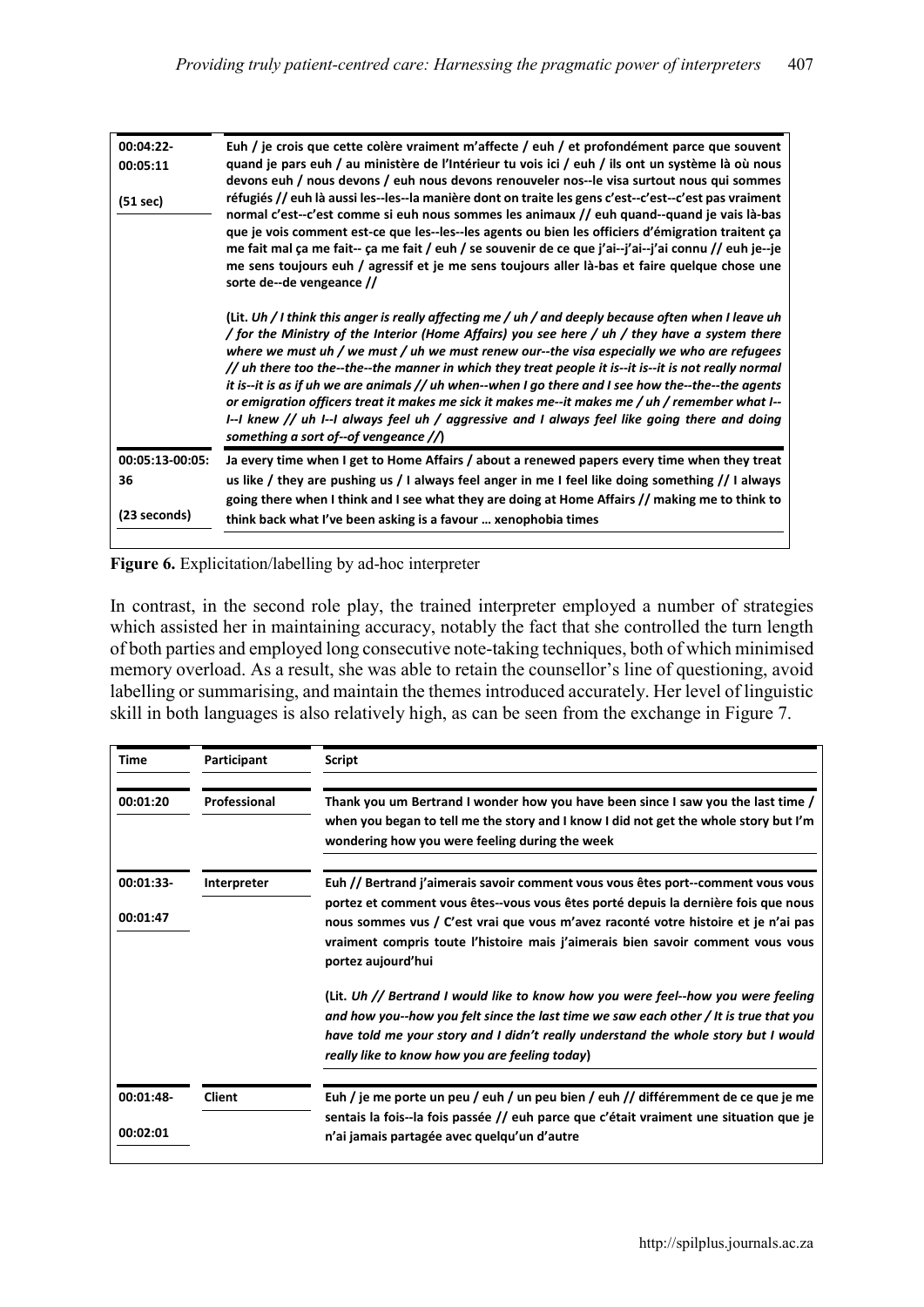|                       |              | (Lit. Uh / I am feeling a bit / uh /a bit good / uh // differently than that which I felt<br>the--the last time // uh because it was really a situation that I have never shared with<br>anyone else)                                                                                                                                                                                                                                                                                                                                                               |
|-----------------------|--------------|---------------------------------------------------------------------------------------------------------------------------------------------------------------------------------------------------------------------------------------------------------------------------------------------------------------------------------------------------------------------------------------------------------------------------------------------------------------------------------------------------------------------------------------------------------------------|
| 00:02:02              | Interpreter  | Uh I'm fine today / and uh / since last time I've been feeling better because I've been<br>talking to you and I talk to you about things that I never shared with anyone else<br>before.                                                                                                                                                                                                                                                                                                                                                                            |
| 00:02:14              | Professional | Okay, okay it's a big privilege for me to hear your story and I want you to know that<br>// because there are no two people who have the same story / and um uh I am<br>wondering how your anger is at the moment where / uh you say you feel better and<br>it was good to tell me your story // So I am wondering what's happening to your<br>feelings as well?                                                                                                                                                                                                    |
| 00:02:37-<br>00:03:03 | Interpreter  | Euh // I wou / je voudrais que tu saches que ça a vraiment été un privilège pour moi<br>de partager ton expérience et / euh / je ne connais personne qui ait vraiment vécu<br>la--la--la même expérience que toi / Donc je voudrais savoir en ce qui concerne ton--<br>ta--ta colère / comment est-ce que // euh / comment est-ce que tu te portes sur le<br>plan de la colère? // Comment est-ce que tu te sens par rapport à cette colère? //<br>C'est ce dont j'aimerais qu'on--que l'on parle aujourd'hui / et je pense que ce serait<br>bien qu'on en parle // |
|                       |              | (Lit. Uh // I wou- / I would like you to know that it was really a privilege for me to<br>share your experience and / uh / I do not know anyone who has really lived the--the-<br>-the same experience as you // So I would like to know as regards your--you--your<br>anger / how do you // uh / how do you feel as regards this anger? // How do you feel<br>as regards this anger? // That is what I would like us to talk about today / and I think<br>it would be good to talk about it $\sqrt{\ }$                                                            |

**Figure 7.** Procedural and linguistic knowledge demonstrated by trained interpreter

In the next section I will attempt to draw together the workshop commentary with the conversation analyses of the role plays conducted after the workshop.

# **5. Findings and recommendations**

Firstly, it is important to mention that the concept of a professional development workshop as a way to raise awareness of how to work with interpreters does seem to have merit, and encourages reciprocal learning, reflection and discussion by both counsellors and interpreting trainers. Using role plays circumvents the ethical dilemmas involved in observing authentic therapeutic encounters and, while one might argue that role plays are simulated encounters and therefore are not "real" enough, the preceding analysis shows that the interactions contain sufficient interesting material for the discussion of differences in performance between an adhoc interpreter and a trained interpreter (the proviso being, of course, that two of the three participants in the role play, namely the client and the professional, are experienced participants in therapeutic interactions and are therefore able to lend authenticity to the interaction).

The professional development workshop described in this study provided a forum for counsellors and community workers to reflect on the role of the interpreter in the therapeutic context and to re-examine some assumptions. Many of the participants became aware, possibly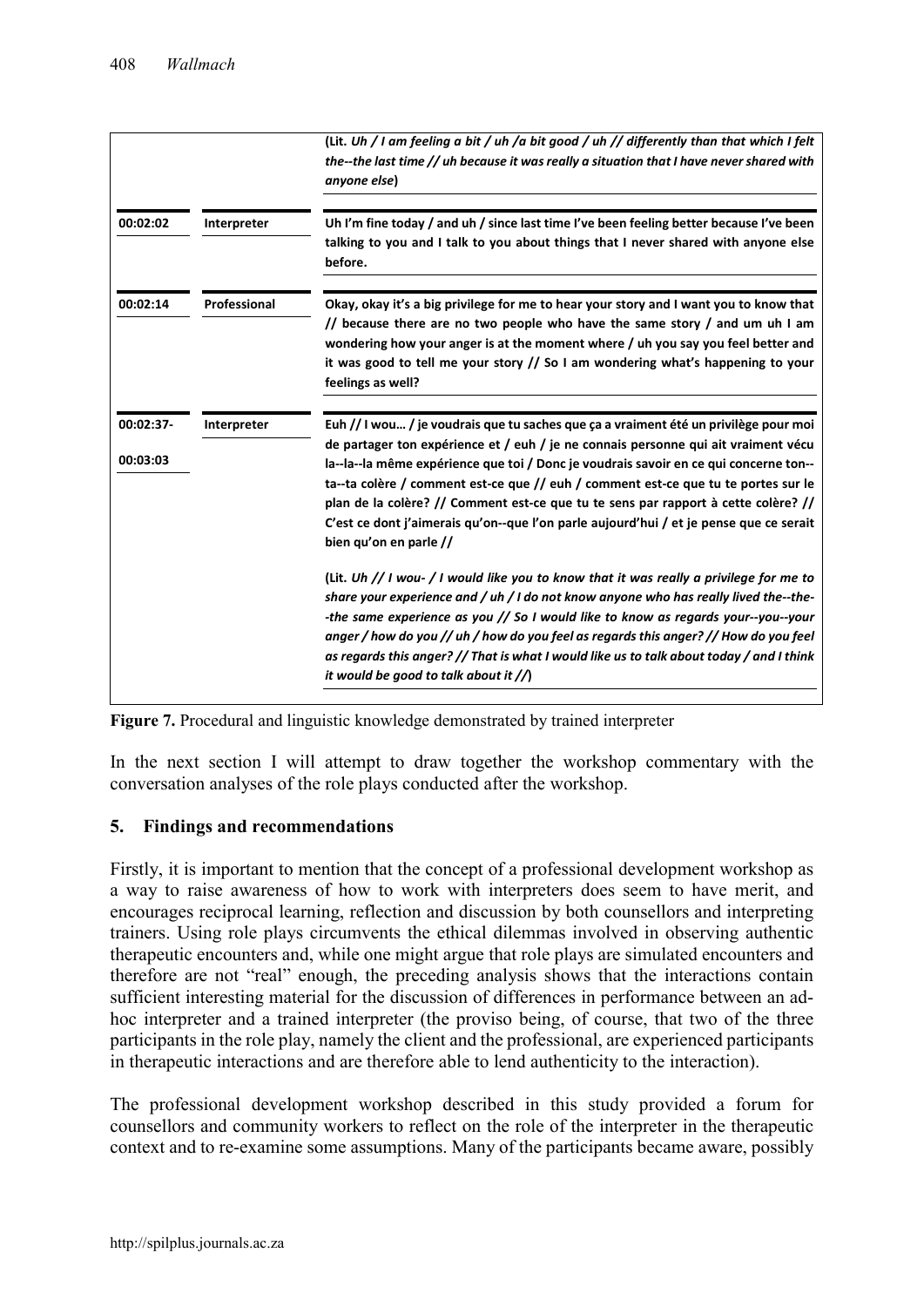for the first time, that working through an interpreter alters the counsellor's relationship with the client, and that the interpreter has a great deal of influence on the dynamics of the therapeutic interaction. The counsellor in the role play was able to evaluate the difference between working with an ad-hoc refugee interpreter (who, it must be said, had a great deal of experience in this type of setting) and working with a trained interpreter, who had little therapeutic experience but a great deal of procedural knowledge of liaison interpreting. While the majority of the workshop participants felt that the trained interpreter was too self-effacing and unemotional, and criticised her use of note-taking by saying that it impacted on her ability to co-counsel, the counsellor who participated in both role plays commented that she felt much more included in the process during the second role play with the trained interpreter. This was not surprising, since the fact that the trained interpreter effaced herself through positioning, eye gaze and note-taking meant that it was possible for a rapport to form between the refugee client and the therapist, instead of between the client and the interpreter, as was the case in the first role play. The trained interpreter's conscious use of note-taking and positioning, plus the attempt to create the impression of impartiality, indicated to the researcher that she was attempting to conform to the general norms of the liaison interpreting profession as learned during training. The workshop participants, not being familiar with these norms, wished her instead to conform to the norms of therapy and act as co-therapist.

The subsequent analysis of the effect of procedural factors on the communication flow, such as the control of turn length, attribution of roles and briefing of participants, use of the first person, memory management and overload, provides a clear explanation for why the counsellor felt more included in the process when using a trained interpreter. In the second role play, the trained interpreter's knowledge of the procedural aspects, coupled with her linguistic prowess, led to a smoother communication flow. She was able to control the turn length and take notes to avoid memory overload, thus avoiding labelling or summarising, and enabled an accurate rendition of the counsellor's line of questioning. Her briefing of the participants was an important aspect of her management of her role as interpreter.

The perceptions of the workshop participants that the ad-hoc interpreter had a greater rapport with the client needed perhaps to be balanced by a greater awareness of the distancing effect of the interpreter's use of the third person on the relationship between the client and the counsellor, which emerged from the conversation analysis. In addition, the fact that the ad-hoc interpreter had not previously been aware of the necessity to interpret everything that was said was borne out in the analysis, where her inability to control the length of the turns, coupled with a tendency to label or summarise, impacted seriously on the accuracy of her rendition. The workshop participants, not being conversant in both languages, were unable to appreciate this.

The lack of verbatim accuracy of the exchanges interpreted by the ad-hoc interpreter might also lead one to ask whether it is possible that the ad-hoc interpreter, herself a refugee, was in fact re-living her own experiences instead of transferring her client's words verbatim into English. Although the interchange between client and ad-hoc interpreter was a role play only, this is a possibility that deserves consideration. As explained earlier, the problem of providing therapy to political refugees is compounded if the interpreter is also a refugee, since there is an added risk that refugee interpreters might tell their own story rather than faithfully re-telling the client's narrative (Miller et al. 2001). This particular analysis would seem to indicate, however, that it was the interpreter's lack of knowledge of interpreting procedures and requirements, and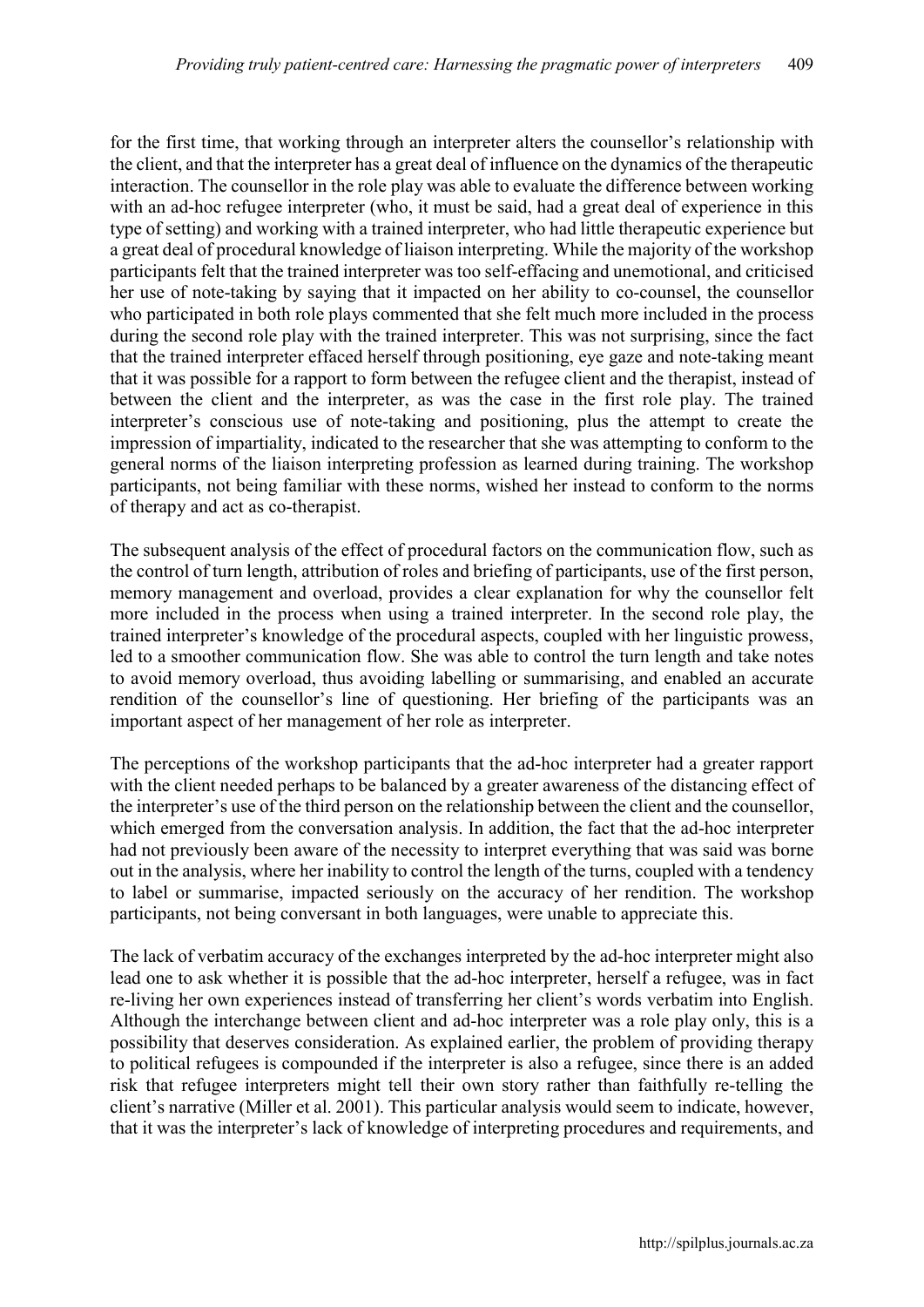the concomitant issues with memory, role management and terminology, that led to lack of accuracy, rather than her transference of the client's story into her own experience.

It seems clear, then, that knowledge of the refugee setting on its own is not sufficient to facilitate smooth communication between a counsellor and his/her client. An interpreter working in this type of setting should possess sufficient linguistic competence to perform the task accurately, as well as sufficient procedural knowledge to brief the participants, control turn length and avoid memory overload. Where it is impossible to employ trained liaison interpreters, ad-hoc interpreters need to receive additional training in how to manage the procedural factors involved in liaison interpreting contexts as well as receiving insight into the special demands of therapeutic contexts, trauma and stress.

In addition, attention needs to be paid to the nature of the counsellor-interpreter relationship in order to improve the quality of the therapeutic interview. Ideally, just as the interpreter needs to be qualified to work in a clinical setting, so the therapist needs to be qualified to work with an interpreter. Developing an effective working relationship which allows both participants to fulfil their roles without role confusion is vital for effective therapy. While the interpreter should be viewed as a colleague and not simply as a channel, it is also important that the interpreter be allowed to focus on performing as a professional interpreter during consultations, and not attempt to act as a co-therapist. Holding pre- and post-consultation briefing sessions would enable the therapist and the interpreter to consult around therapeutic goals, and allow the therapist to draw on the interpreter's linguistic and cultural observations to supplement his or her own clinical judgement.

It would have been beneficial for all parties concerned had a follow-up workshop taken place, where the results of the conversation analysis could have been communicated to the participants. It would then have been possible for the participants to explore their initial perceptions of the ad-hoc interpreter's performance, and to determine whether the lack of accuracy demonstrated subsequently in the analysis would change that perception. In their examination and CA-based analysis of an interpreted speech therapy setting using an untrained interpreter, Friedland and Penn (2003) state the following:

Note that a static checklist of qualities to be aspired to by an interpreter e.g. fidelity (Gile 1995) would not necessarily work in a context such as this one, because there are times when the flow of the interview required the mediator not to translate word for word. Training of interpreters should be context appropriate rather than standard. There are instances (e.g. United Nations) where an absolute verbatim translation is essential. There are other contexts where in the interests of factors such as time, trust, agendas, such a goal is unnecessary and indeed an inhibitor.

Their comment is relatively typical of professionals who are not trained interpreters, and indicates a lack of awareness of a number of factors, most notably the fact that conference interpreting and liaison interpreting are different types of interpreting, and that training of interpreters is in fact context-specific and not standard. Evaluations of quality in modern interpreting schools do tend to be context-specific. For instance, conference interpreters (who may later work at the United Nations, Pan-African Parliament, etc.) are assessed on their ability to transfer a complex, fast-paced conference speech into the other language in the simultaneous mode of interpreting, whereas liaison interpreters (who may later work in healthcare,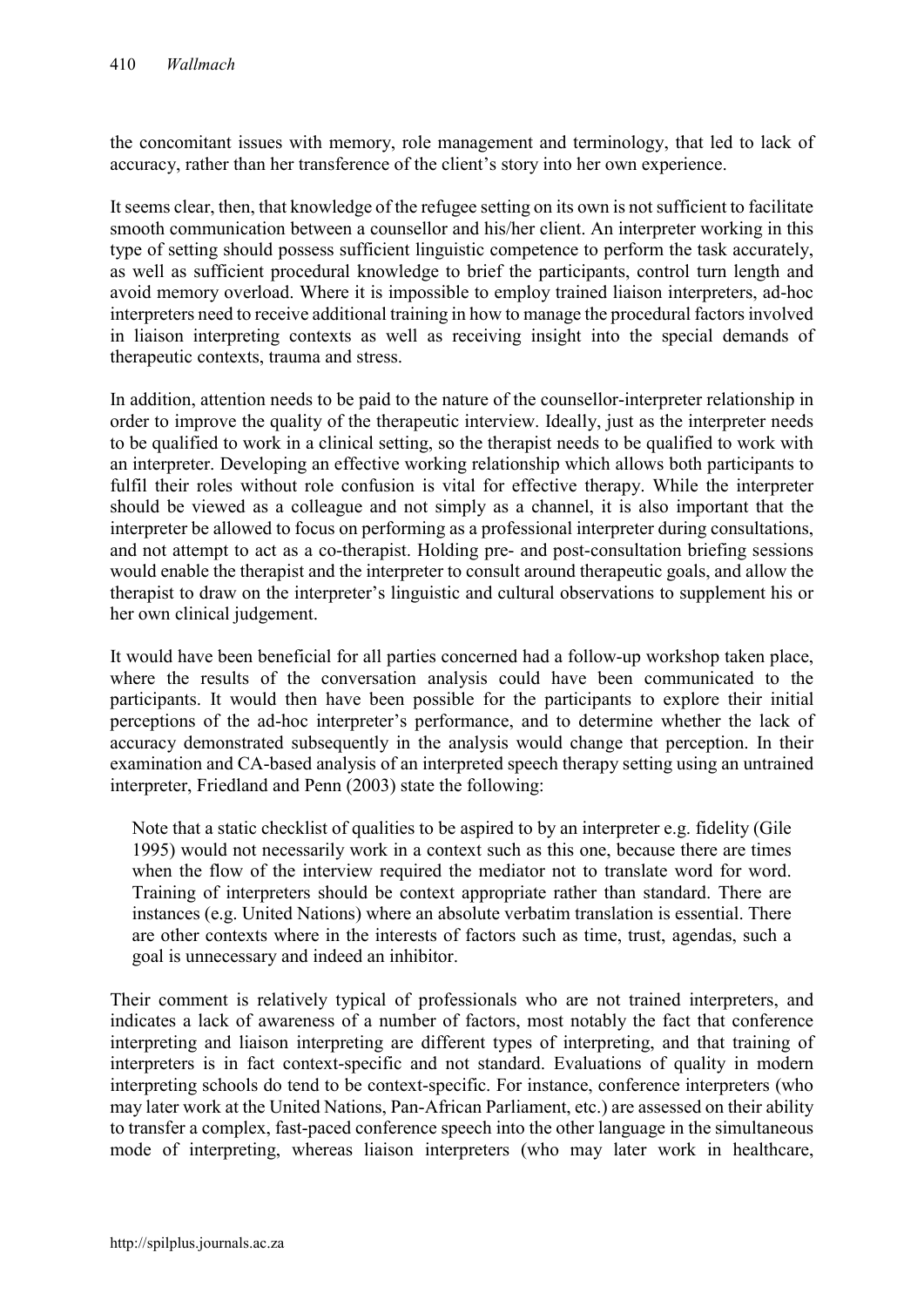therapeutic or legal settings) are evaluated on their ability to manage the interpreter's role and the participants' expectations as well as their mastery of procedural factors such as turn control and note-taking in the short and long consecutive modes. Trainers do not advocate word-forword interpretation in either setting – languages are not isomorphic, and it is the transfer of meaning that is key for every interpreter, not the transfer of individual words. Overall faithfulness to the message is, however, non-negotiable within the constraints of each setting, and interpreters must take into account the purpose of the communication and the sender's intentions. Pöchhacker (2002:96-97) states the following on the subject of quality in interpreting:

There is considerable agreement in the literature on a number of criteria which come into play when assessing the quality of interpreting. While the terminology may vary from one author or text to the other, concepts such as accuracy, clarity or fidelity are invariably deemed essential. […] [T]he interpreter is essentially expected to "represent fully" the original speaker in his/her interests and intentions (Cf. Gile 1991:198) […] Quality essentially means "successful communication" among the interacting parties in a particular context of interaction.

# **6. Conclusion**

To conclude, it would seem that it was the ad-hoc refugee interpreter's lack of knowledge regarding the procedural aspects of the interpreting process that had the greatest negative impact on the communication, rather than her refugee status and possible transference or re-telling of her own story, as has previously been indicated in the literature. It is recommended that professionals using interpreters improve their knowledge of the impact of the interpreting process on therapeutic situations. Equally, interpreters employed in therapeutic contexts should be trained to participate as active co-participants so that they may control turn duration and extend their memories, which will then enable them to interpret accurately in the long consecutive mode with the aid of notes, as well as to deal with role attribution and positioning. Only then will the pragmatic power of interpreters be properly harnessed, and not hampered by lack of technique.

# **References**

Anthonissen, C. 2010. Managing linguistic diversity in a South African HIV/AIDS day clinic. In B. Meyer and B. Apfelbaum (eds.) *Multilingualism at work: From policies to practices in public, medical and business settings*. Amsterdam: John Benjamins. pp. 107-139.

Arminen, I. 2005. *Institutional interaction: Studies of talk at work.* Aldershot, UK and Burlington, USA: Ashgate Publishers.

Belvedere, F., E. Mogodi and Z. Kimmie. 2003. *National refugee baseline survey: Final Report.* Johannesburg: Community Agency for Social Enquiry (CASE), Japan International Cooperation and United Nations High Commissioner for Refugees.

Bot, H. 2005. *Dialogue interpreting in mental health.* Amsterdam and New York: Rodopi.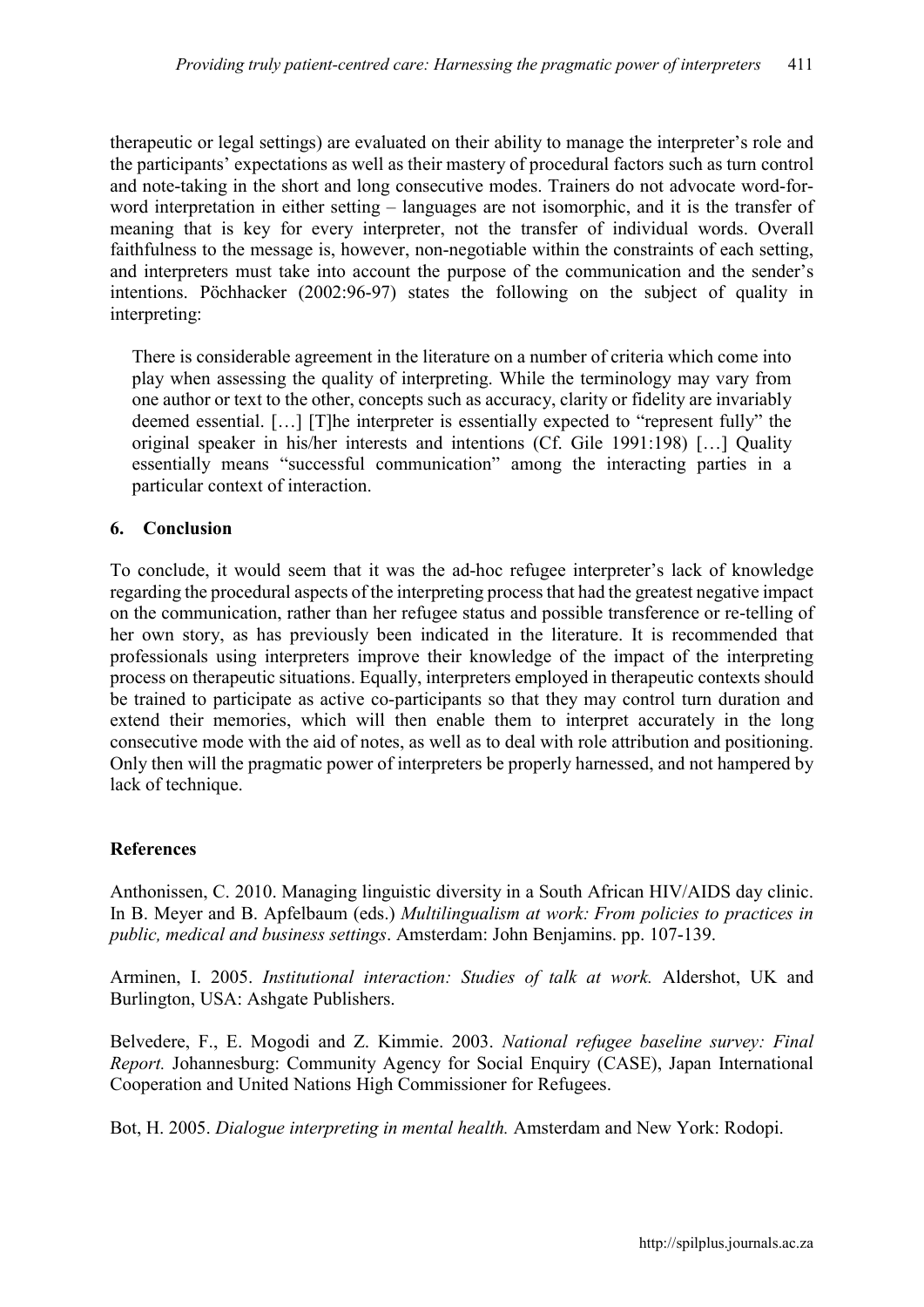Cambridge, J. 1999. Information loss in bilingual medical interviews through an untrained interpreter. *The Translator* 5(2): 201-219.

Deumert, A. 2010. 'It would be nice if they could give us more language': Serving South Africa's multilingual patient base. *Social Science & Medicine* 71(1): 53-61.

Drennan, G. 1998. Language and the role of interpreting in South African psychiatry: A study of institutional practice in the Western Cape. Unpublished PhD thesis, University of Cape Town.

Drennan, G. 1999. Psychiatry, post-apartheid integration and the neglected role of language in South African institutional contexts. *Transcultural Psychiatry* 36(1): 5-22.

Figley, C.R. 1995. Compassion fatigue: Toward a new understanding of the costs of caring. In B.H. Stamm (ed.) *Secondary traumatic stress: Self care issues for clinicians, researchers and educators*. Lutherville, MD: Sidran Press. pp. 3-28.

Friedland, D. and C. Penn. 2003. Notes and discussion. Conversation analysis as a technique for exploring the dynamics of a mediated interview. *International Journal of Language & Communication Disorders* 38(1): 95-111.

Haffner, L., K. Ruschke, S. Bidar-Sielaff, M.-P. Avery, B. Downing, C. Green and C. Roat. 2003. *Guide to interpreter positioning in health care settings*. The National Council on Interpreting in Health Care. Available online: [http://www.ncihc.org](http://www.ncihc.org/) (Accessed 5 September 2013).

Hamerdinger, S. and B. Karlin. 2003. Therapy using interpreters: Questions on the use of interpreters in therapeutic setting for monolingual therapists. Available online: [http://www.mh.alabama.gov/downloads/MIDS/DS70703\\_TherapyUsingInterpretersQuestions](http://www.mh.alabama.gov/downloads/MIDS/DS70703_TherapyUsingInterpretersQuestionsUseInterpretersTherapeuticSettingsMonolingualTherapists.pdf) [UseInterpretersTherapeuticSettingsMonolingualTherapists.pdf](http://www.mh.alabama.gov/downloads/MIDS/DS70703_TherapyUsingInterpretersQuestionsUseInterpretersTherapeuticSettingsMonolingualTherapists.pdf) (Accessed 5 September 2013).

Hatton, D.C. 1992. Information transmission in bilingual, bicultural contexts. *Journal of Community Health Nursing* 9(1): 53-59.

Hetherington, A. 2011. A magical profession? Causes and management of occupational stress in the sign language interpreting profession. In L. Leeson, S. Wurm and M. Vermeerbergen (eds.) *Signed language interpreting: Preparation, practice and performance*. Manchester: St Jerome. pp. 138-159.

Higson-Smith, C., B. Mulder and S. Masitha. 2006. *Human dignity has no nationality: A situational analysis of the health needs of exiled torture survivors living in Johannesburg, South Africa.* Unpublished research report. Johannesburg: Centre for the Study of Violence and Reconciliation.

Holland, A.L. and C. Penn. 1995. Inventing therapy for aphasia. In L. Menn, M. O'Connor, L.K. Obler and A.L. Holland (eds.) *Non-fluent aphasia in a multilingual world*. Amsterdam: John Benjamins. pp. 144-155.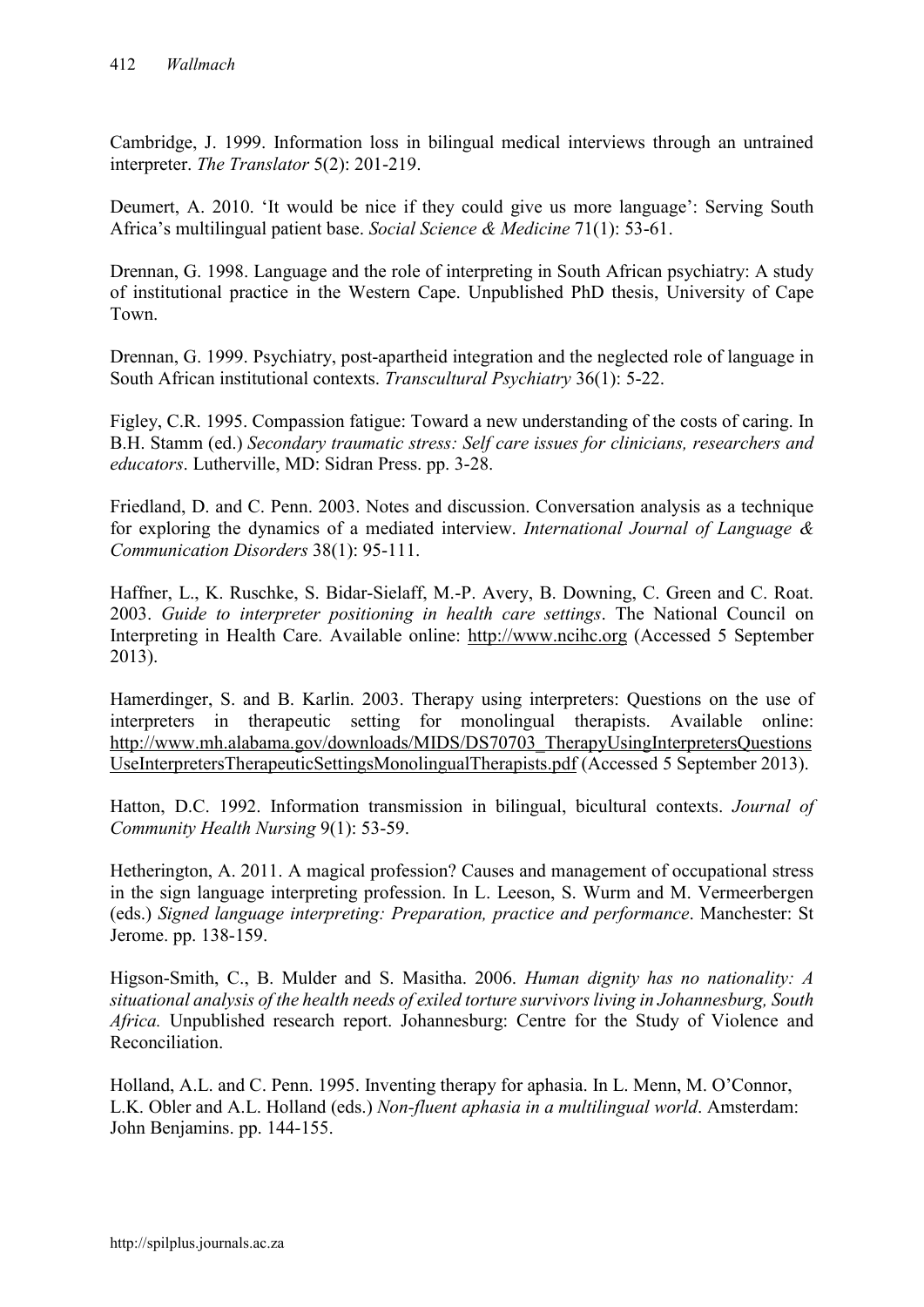Jefferson, G. (ed.) 1992. *Harvey Sacks: Lectures on conversation, volumes I and II*. Oxford and Cambridge, MA: Basil Blackwell.

Jordan, B and A. Henderson. 1995. Interaction analysis: Foundations and practice. *The Journal of the Learning Sciences* 4(1): 39-103.

Kahn, T. 2013. Most people with mental disorders 'not getting care they need'. Available online: [http://www.bdlive.co.za/national/health/2013/06/13/most-people-with-mental](http://www.bdlive.co.za/national/health/2013/06/13/most-people-with-mental-disorders-not-getting-care-they-need)[disorders-not-getting-care-they-need](http://www.bdlive.co.za/national/health/2013/06/13/most-people-with-mental-disorders-not-getting-care-they-need) (Accessed 19 July 2014).

Lesser, R. and L. Perkins. 1999. *Cognitive neuropsychology and conversation analysis in aphasia*. London: Whurr.

Marcos, L.R. 1979. Effects of interpreters on the evaluation of psychopathology in non-English speaking patients. *American Journal of Psychiatry* 136(2): 171-174.

Meyer, B., B. Apfelbaum, F. Pöchhacker and A. Bischoff. 2003. Analysing interpreted doctorpatient communication from the perspectives of linguistics, interpreting studies and health sciences. In L. Brunette, G.L. Bastin, I. Hemlin and H. Clarke (eds.) *The critical link 3*: *Interpreters in the community*. Montreal: John Benjamins: pp. 67-80.

Miller, K., L. Pazdirek, Z. Silber and M. Caruth. 2001. Interpreting in psychotherapy with refugees: The interpreter's experience. Presented as part of a symposium on "Interpreting in Refugee Mental Health Settings" at the 109th Annual Convention of the American Psychological Association, 22-26 August 2001, San Francisco, CA.

Miller, K., G. Worthington, J. Muzurovic, S. Tipping and A. Goldman. 2002. Bosnian refugees and the stressors of exile: A narrative study. *American Journal of Orthopsychiatry* 72(3): 341- 354.

Mouyis, E. n.d. The role of interpreters in psychotherapy with refugees: An exploratory study conducted at the Trauma Clinic of the Centre for the Study of Violence and Reconciliation (CSVR). Unpublished MA research report, University of the Witwatersrand.

National Department of Health. 2007. A policy on quality in health care for South Africa abbreviated version. Pretoria: National Department of Health. Available online: http://www.info.gov.za/view/DownloadFileAction?id=940<u>73</u> (Accessed 18 November 2013).

Penn, C. 2007. Factors affecting the success of mediated medical interviews in South Africa. *Current Allergy & Clinical Immunology* 20(2): 66-72.

Pentz-Moller, V. and A. Hermansen. 1991. Interpretation as part of rehabilitation, part I. *Torture* (3)1: 9-13.

Pfaff, C. and I. Couper. 2009. How do doctors learn the spoken language of their patients? *South African Medical Journal* 99(7): 520-522.